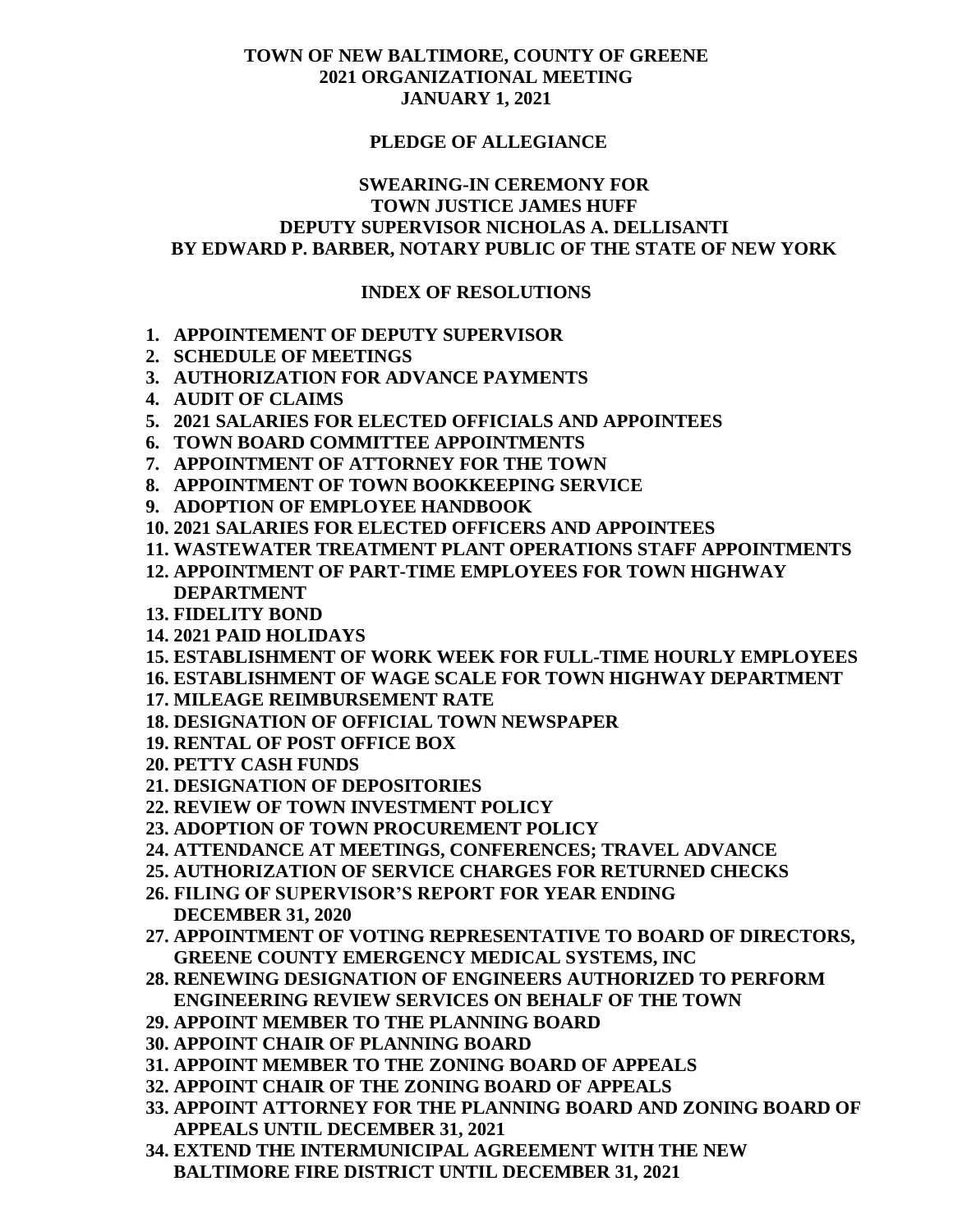**35. RENEW INTERMUNICIPAL AGREEMENT WITH MEDWAY GRAPEVILLE FIRE DISTRICT UNTIL DECEMBER 31, 2021**

**36. RESOLUTION AUTHORIZING THE SUPERVISOR TO EXECUTE A ONE-YEAR LEASE FOR THE HANNACROIX PRESERVE AND HUDSON RIVER INTERPRETIVE TRAIL PARKING AREA**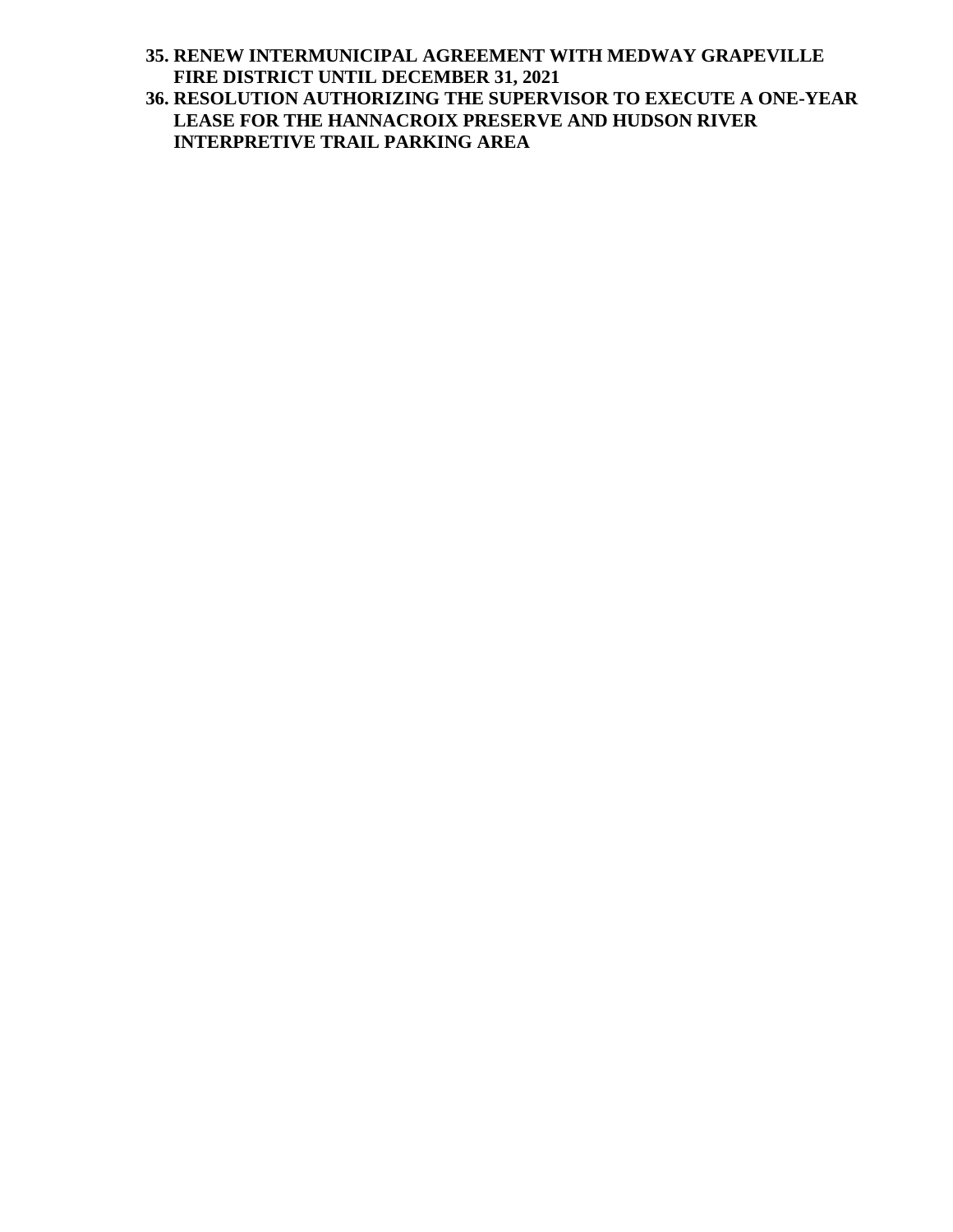#### **RESOLUTION 1-2021 APPOINTMENT OF DEPUTY TOWN SUPERVISOR**

 *RESOLVED*, that Nicholas A. Dellisanti is hereby appointed Deputy Town Supervisor of the Town of New Baltimore and shall act in place of the Supervisor and have full duties and powers in the event that the Town Supervisor becomes incapacitated or is otherwise unavailable.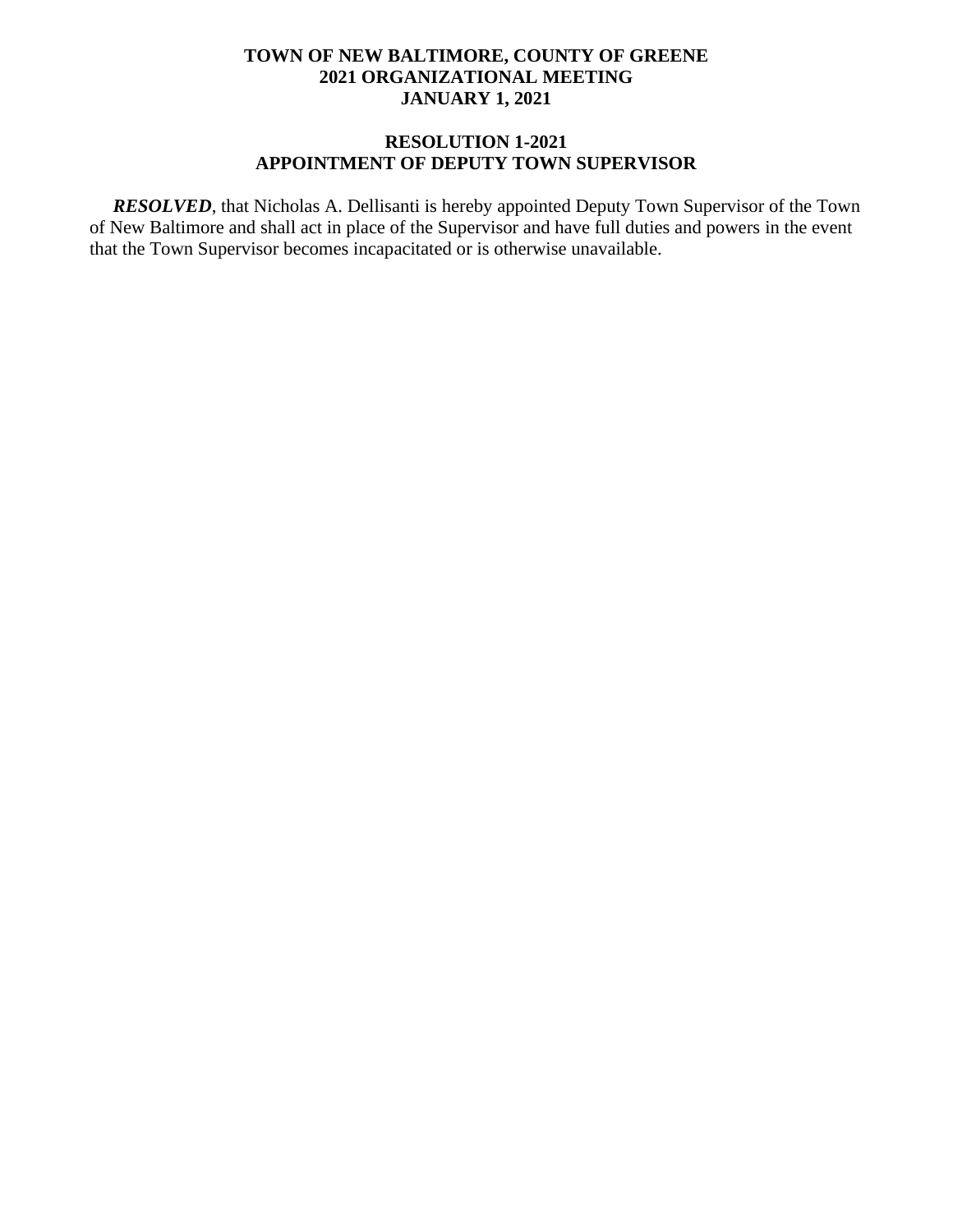### **RESOLUTION 2-2021 SCHEDULE OF MEETINGS**

*RESOLVED*, that the regular monthly meetings of the Town Board of the Town of New Baltimore shall be scheduled to begin at 7:00 PM in the Town Hall Meeting Room on the following dates:

| January 11, 2021        | May 10, 2021   | September $13, 2021$ |
|-------------------------|----------------|----------------------|
| <b>February 8, 2021</b> | June 14, 2021  | October 13, 2021     |
| March 8, 2021           | July 12, 2021  | November 8, 2021     |
| April 12, 2021          | August 9, 2021 | December 13, 2021    |

*AND BE IT FURTHER RESOLVED*, that the monthly Town Board work meeting shall be scheduled to begin at 7:00 PM in the Town Hall Meeting Room on the following dates:

| January 25, 2021  | May 24, 2021    | September 27, 2021 |
|-------------------|-----------------|--------------------|
| February 22, 2021 | June 28, 2021   | October 25, 2021   |
| March 22, 2021    | July 26, 2021   | November 22, 2021  |
| April 26, 2021    | August 23, 2021 | December 27, 2021  |

*AND BE IT FURTHER RESOLVED*, that pursuant to Section 103 of the Public Officers Law, these Town Board meetings shall be open to the general public. Nothing herein shall preclude the Town Board from conducting official business at its monthly work meeting where it is deemed to be necessary to do in the interest of expediency and where the public interest will be served,

*AND BE IT FURTHER RESOLVED*, that the regular monthly meeting of the Planning Board of the Town of New Baltimore shall be scheduled to begin at 7:00 PM in the Town Hall Meeting Room on the following dates:

| January 14, 2021  | May 13, 2021           | September 9, 2021  |
|-------------------|------------------------|--------------------|
| February 11, 2021 | June 10, 2021          | October 14, 2021   |
| March 11, 2021    | July 8, 2021           | November 4, $2021$ |
| April 8, 2021     | <b>August</b> 12, 2021 | December 9, 2021   |

 *AND BE IT FURTHER RESOLVED*, that the Planning Board work meeting, if held, shall be scheduled to begin at 7:00 PM in the Town Hall Meeting Room on the fourth Thursday of each month,

*AND BE IT FURTHER RESOLVED***,** that pursuant to Section 103 of the Public Officers Law, these Planning Board meetings shall be open to the general public,

*AND BE IT FURTHER RESOLVED*, that the regular monthly meeting of the Zoning Board of Appeals of the Town of New Baltimore shall be scheduled to begin at 7:30 PM in the Town Hall Meeting Room on the following dates:

| January 6, 2021  | May 5, 2021           | September 1, 2021  |
|------------------|-----------------------|--------------------|
| February 3, 2021 | June 2, 2021          | October 6, 2021    |
| March 3, 2021    | July 7, 2021          | November 3, 2021   |
| April 7, 2021    | <b>August 4, 2021</b> | December $1, 2021$ |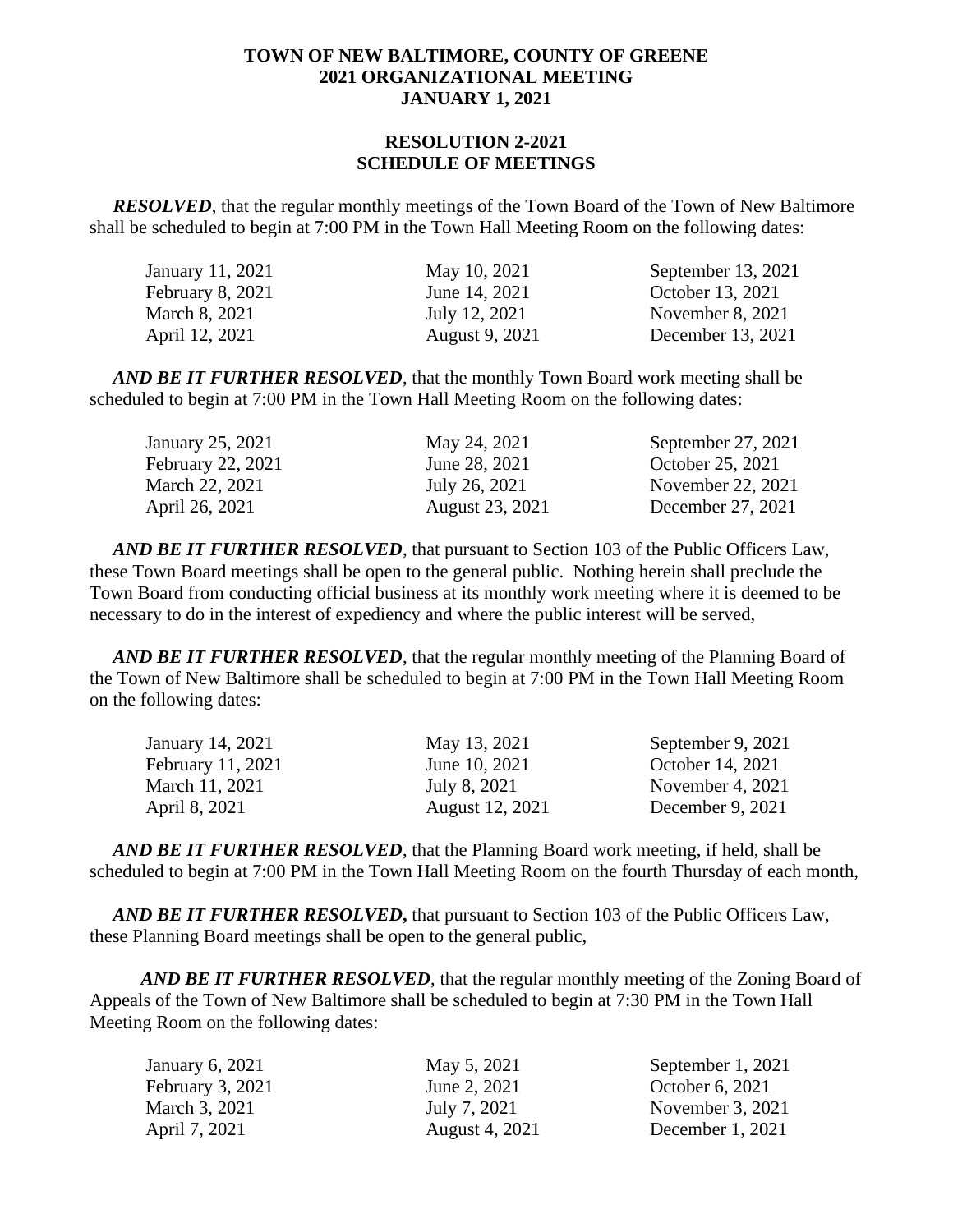*AND BE IT FURTHER RESOLVED,* that pursuant to Section 103 of the Public Officers Law, these Zoning Board of Appeals meetings shall be open to the general public,

*AND BE IT FURTHER RESOLVED*, that the Justice Court of the Town of New Baltimore shall be held weekly on Tuesdays. Court sessions will start at 2:00 PM and be held in the Town Hall Meeting Room.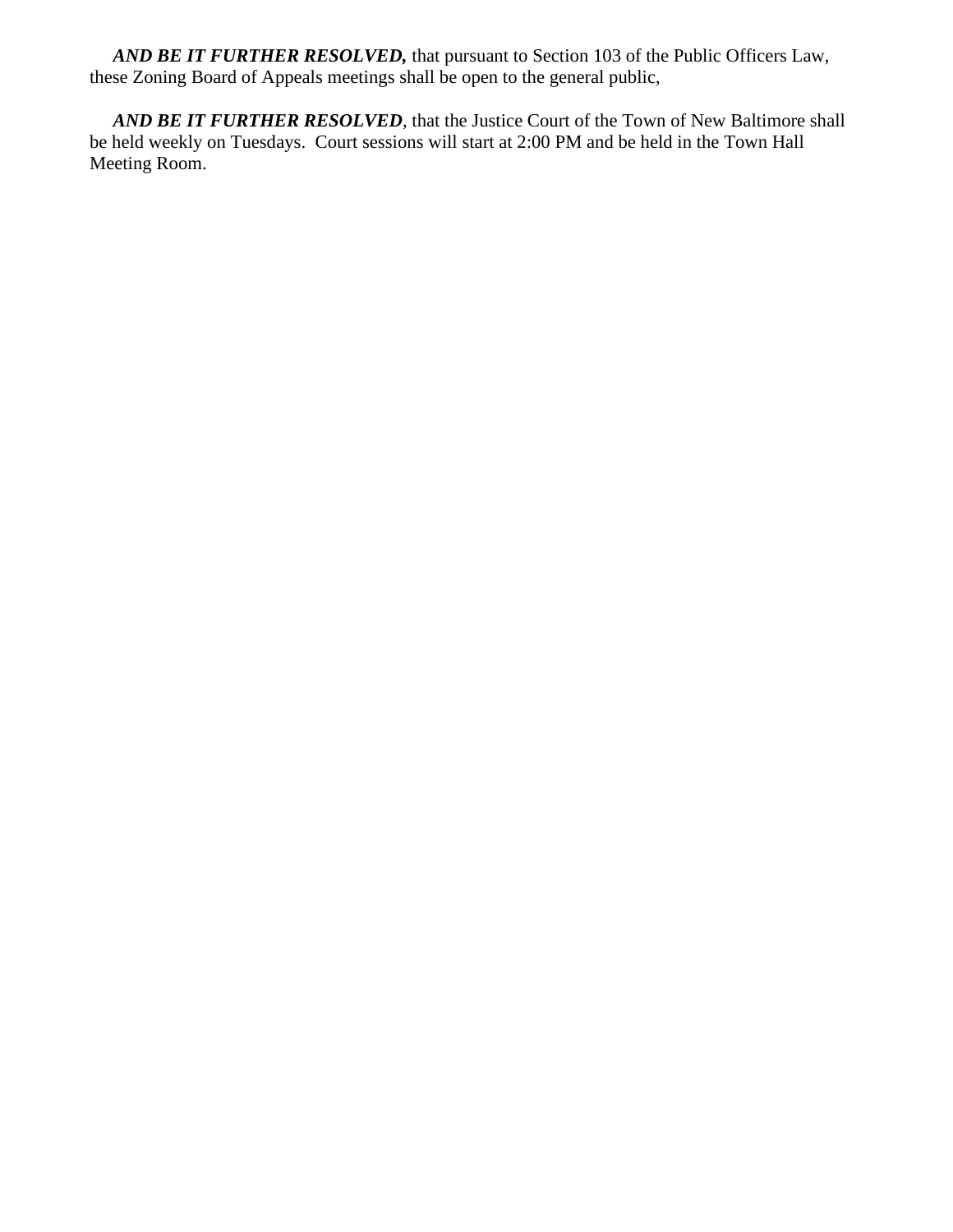#### **RESOLUTION 3-2021 AUTHORIZATION FOR ADVANCE PAYMENTS**

*RESOLVED*, that in accordance with the provisions of Section 118 of the Town Law, the Supervisor is hereby authorized to make payments in advance of the monthly audit of claims by the Town Board for recurring charges such as utility bills, postage, health and dental insurance, insurance policies, telephone and fuel charges, payments to the Office of Court Administration, Village of Coxsackie water billing, bond payments, and New York State Retirement System payments recurring on an annual basis or similar payments necessary to avoid late charges.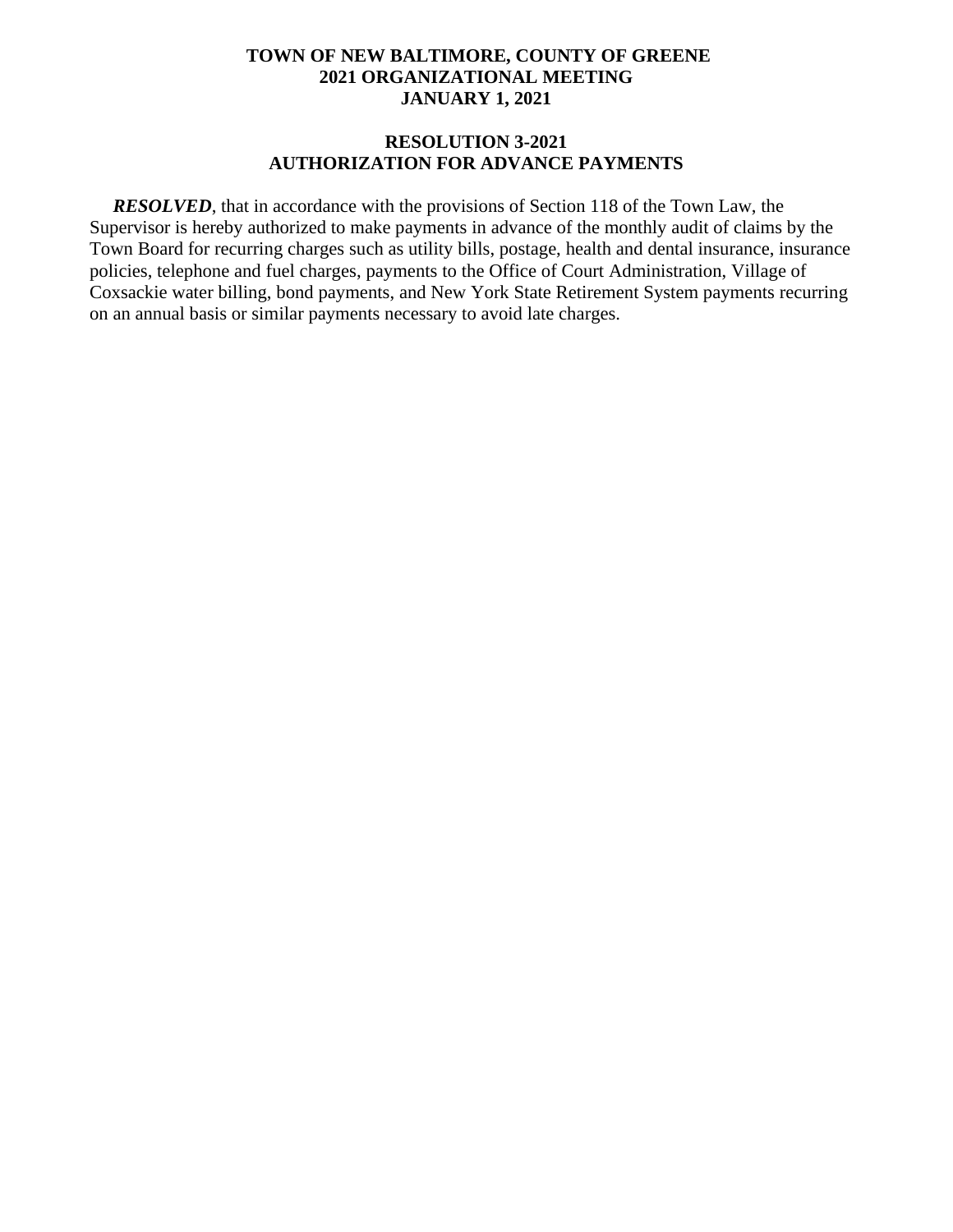# **RESOLUTION 4-2021 AUDIT OF CLAIMS**

 *WHEREAS*, the Town Clerk in a Town without a Comptroller is required to assign numbers to all audited claims and place on abstract for Town Board Members; and

 *WHEREAS*, Town Board Members are required to audit all submitted claims prior to or at the Regular Monthly Town Board Meeting and Town Board Work Meeting; and

 *WHEREAS*, the Town Board adopts a resolution at the Regular Monthly Town Board Meeting and Town Board Work Meeting authorizing Supervisor to pay the audited claims for said month;

 *NOW, THEREFORE, BE IT RESOLVED*, that all claims to be audited at said Regular Monthly Meeting and Town Board Work Meeting must be submitted to the Town Clerk by 4 PM on Friday prior to each regular monthly Town Board Meeting and Town Board Work Meeting to be included on the Audit of Claims.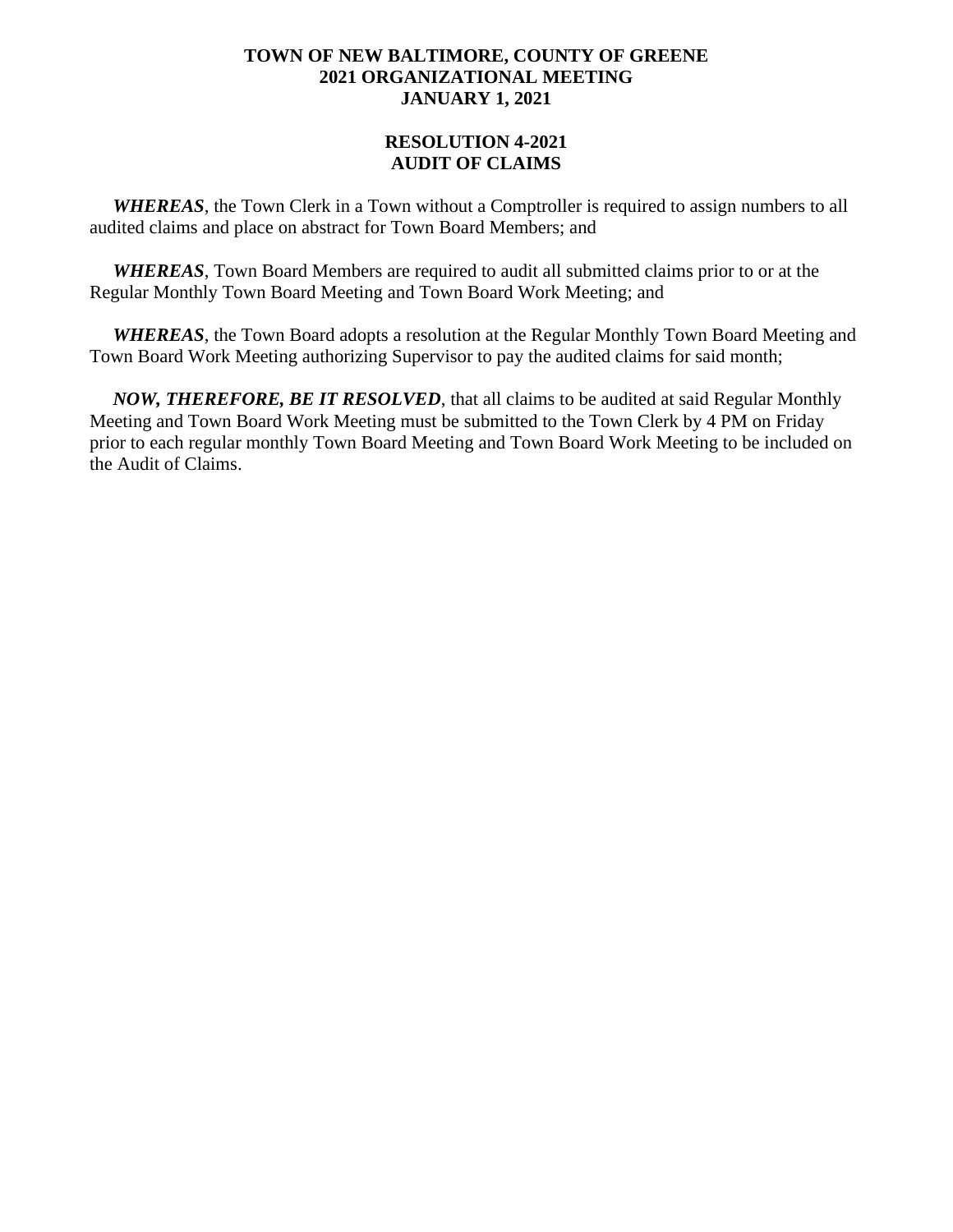#### **RESOLUTION 5-2021 2020 ANNUAL SALARIES FOR ELECTED OFFICIALS AND APPOINTEES**

 *RESOLVED*, that the following salaries and contractual services payments be fixed up to the following levels for the year 2020:

| Supervisor                              | \$7,925, payable quarterly               |
|-----------------------------------------|------------------------------------------|
| Councilpersons (4)                      | \$4,200, payable quarterly               |
| Justices $(2)$                          | \$10,610, payable quarterly              |
| <b>Town Clerk</b>                       | \$31,416, payable biweekly               |
| Sole Assessor (Part-Time)               | \$18,000, payable biweekly               |
| <b>Tax Collector</b>                    | \$6,630, payable biweekly                |
| Superintendent of Highways              | \$54,600, payable biweekly               |
| Deputy Supervisor                       | \$1,000, payable quarterly               |
| Planning Board Members (5)              | \$770, payable quarterly                 |
| <b>Planning Board Chair</b>             | \$2,320, payable quarterly               |
| Planning Board Vice Chair               | \$870, payable quarterly                 |
| Zoning Board of Appeals (4)             | \$320, payable quarterly                 |
| Zoning Board of Appeals Chair           | \$720, payable quarterly                 |
| Board of Assessment Review (4)          | $$200 + $50$ per meeting over 2 meetings |
| <b>Board of Assessment Review Chair</b> | $$250 + $50$ per meeting over 2 meetings |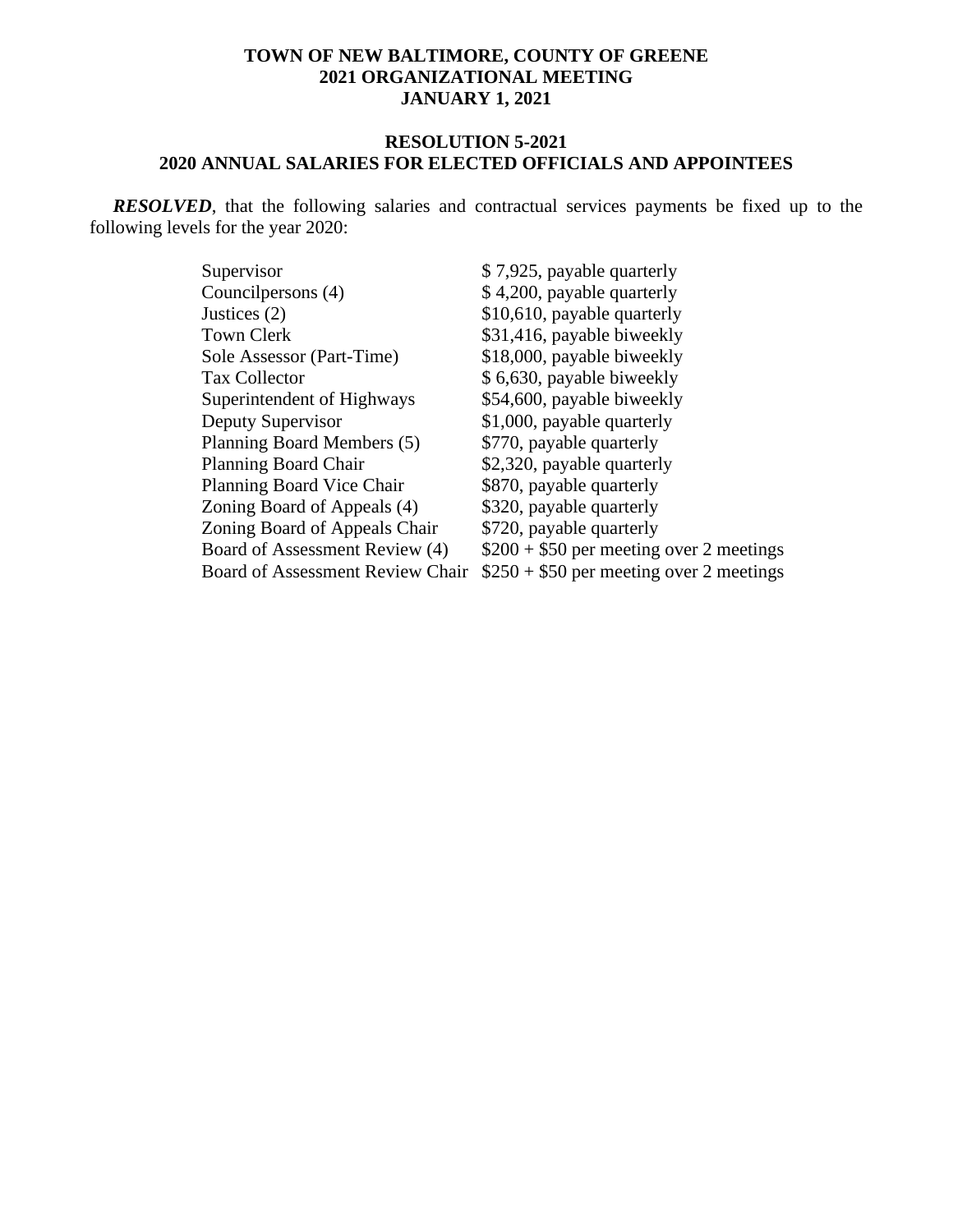### **RESOLUTION 6-2021 COMMITTEE APPOINTMENTS**

**RESOLVED**, that the Town Board does hereby establish the following Town Committees and appointments to said committees for the year 2021:

| Agriculture Committee/AgFest Liaison          | Chair: Bill Boehlke<br>Member: Chuck Irving    |
|-----------------------------------------------|------------------------------------------------|
| <b>Animal Control</b>                         | Chair: Chuck Irving<br>Member: Jeff Ruso       |
| Assessment                                    | Chair: Shelly VanEtten<br>Member: Jeff Ruso    |
| <b>Audit and Budget</b>                       | Chair: Jeff Ruso<br>Member: Kelly Downes       |
| Buildings & Grounds/Recycling                 | Chair: Chuck Irving<br>Member: Bill Boehlke    |
| Building Inspector/Code Enforcement Officer   | Chair: Kelly Downes<br>Member: Jeff Ruso       |
| Fire, EMS and Law Enforcement                 | Chair: Nick Dellisanti<br>Member: Kelly Downes |
| <b>Grants/Promotions/Economic Development</b> | Chair: Shelly VanEtten<br>Member: Jeff Ruso    |
| Greene County Planning Board:                 | <b>Bill Boehlke</b>                            |
| Highway                                       | Chair: Jeff Ruso<br>Member: Kelly Downes       |
| Insurance:                                    | Chair: Jeff Ruso<br>Member: Kelly Downes       |
| Personnel:                                    | Chair: Jeff Ruso<br>Member: Shelly VanEtten    |
| Planning Board/Zoning Board of Appeals        | Chair: Bill Boehlke<br>Member: Chuck Irving    |
| Seniors                                       | Chair: Shelly VanEtten<br>Member: Kelly Downes |
| Technology/Website                            | Chair: Kelly Downes<br>Member: Bill Boehlke    |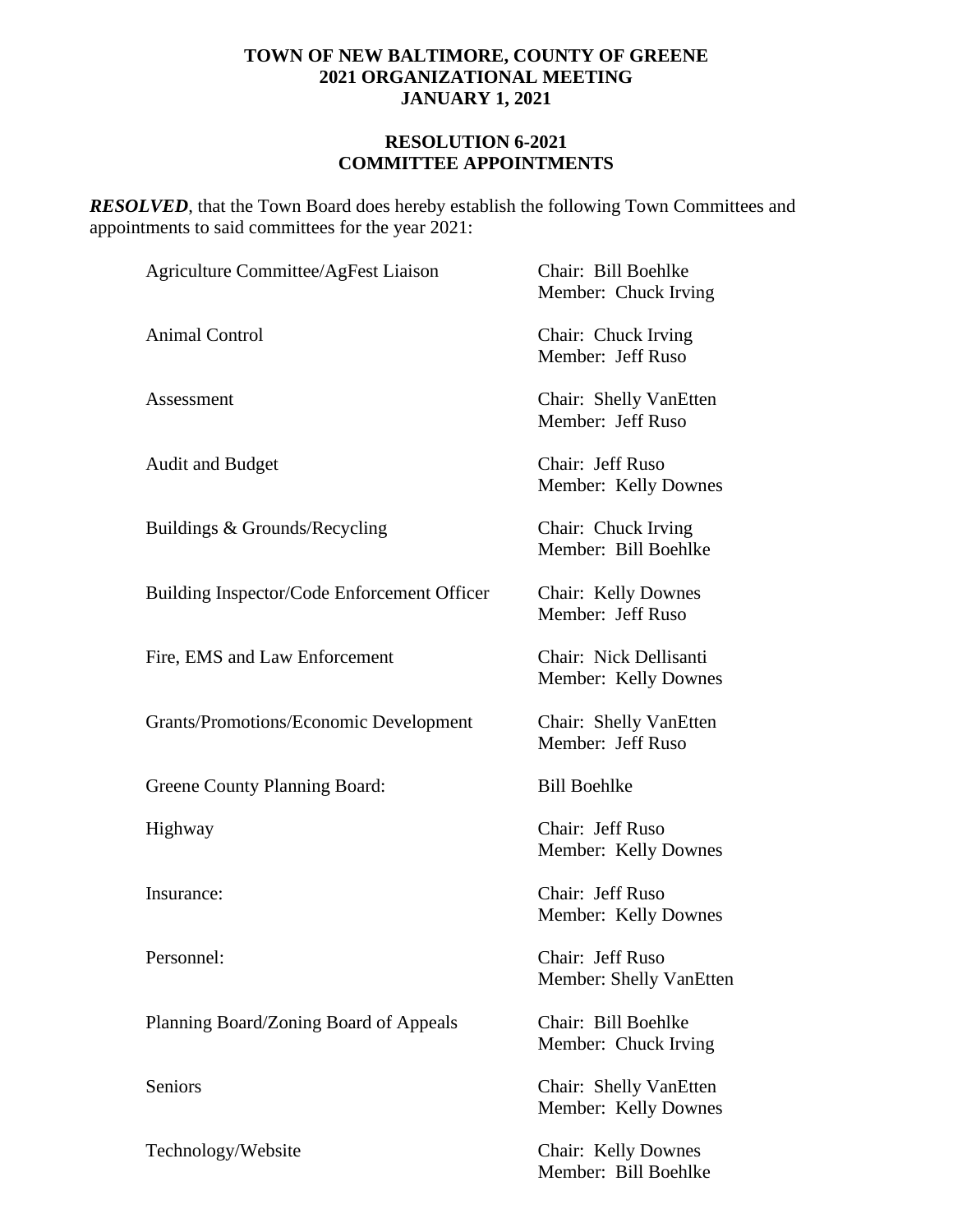Wastewater Treatment Chair: Chuck Irving

Youth, Parks and Recreation Chair: Shelly VanEtten

Town Courts Liaison<br>
Chair: Shelly VanEtten Member: Jeff Ruso

Veterans and Memorials Chair: Shelly VanEtten Member: Chuck Irving

Member: Bill Boehlke

Member: Bill Boehlke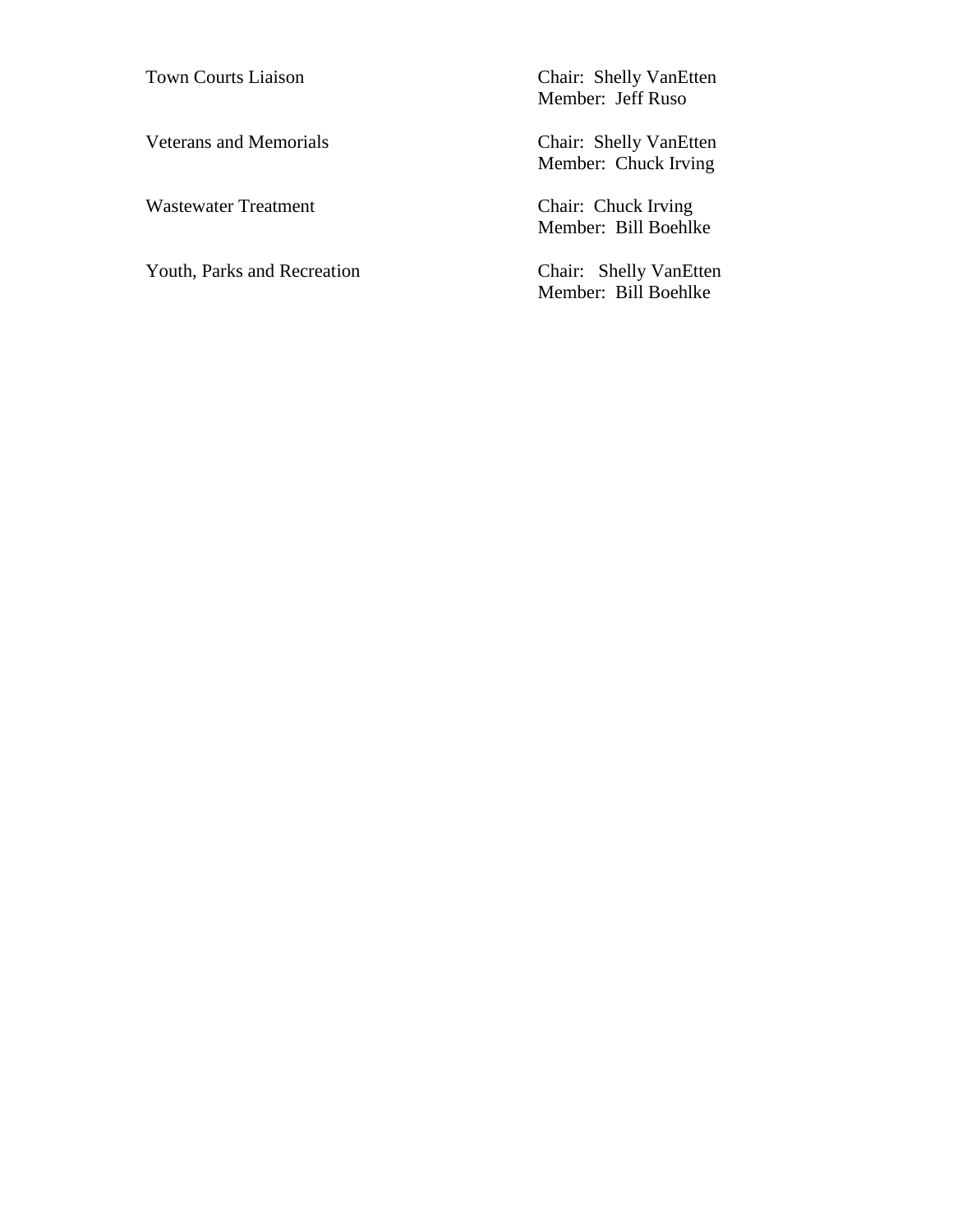#### **RESOLUTION 7-2021 APPOINTMENT OF ATTORNEY FOR THE TOWN**

*RESOLVED*, that the position of Town Attorney is hereby abolished until midnight, December 31, 2021, and

*BE IT FURTHER RESOLVED*, that George McHugh, Esq. is hereby retained as Attorney for the Town of New Baltimore for the year 2021 at the annual rate of \$12,000, payable monthly, to provide such legal services as the Town Board deems necessary pursuant to his proposal which is annexed hereto and is fully incorporated herein. Additional legal services outside the scope of the Retainer Fee shall be billed at the hourly rate of \$300 per hour for attorneys and \$125 per hour for paralegals and law clerks. The Supervisor is hereby empowered to accept said proposal.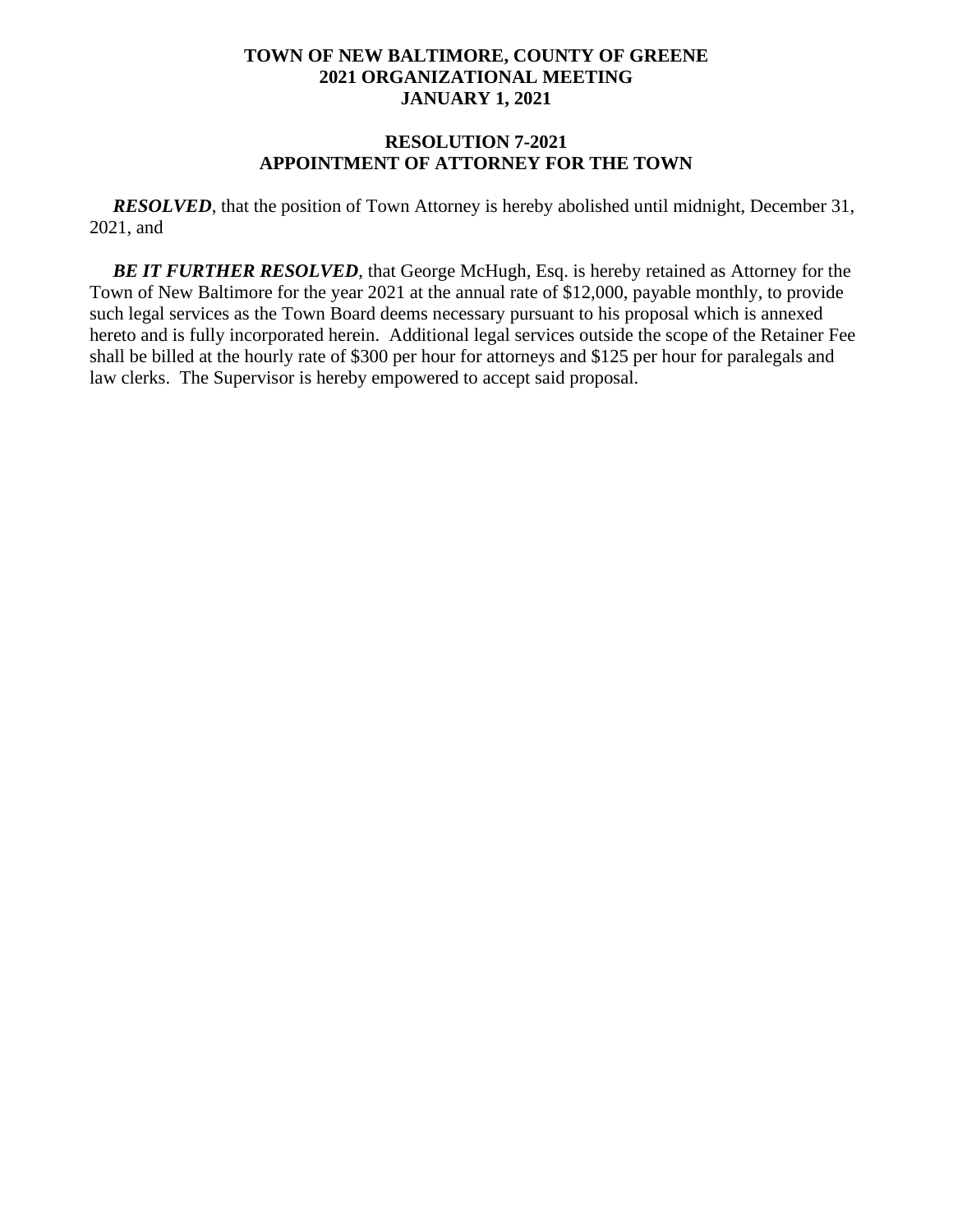# **RESOLUTION 8-2021 JANUARY 1, 2021**

### **RESOLUTION TO AUTHORIZE SUPERVISOR TO SIGN AGREEMENT WITH EVENING STAR BOOKKEEPING SERVICE FOR BOOKEEPING SERVICES**

*WHEREAS* Evening Star Bookkeeping Service has been providing bookkeeping services to the Town of New Baltimore since 2013.

*WHEREAS* according to the Procurement Policy of the Town of New Baltimore (6)(a) Professional services or services requiring special or technical skill, training or expertise. The individual or company must be taken based on accountability, reliability, responsibility, skill, education and training, judgement integrity and moral worth.

*WHEREAS* the Attorney for the Town has determined that this Agreement is considered professional services.

*RESOLVED* that the Supervisor is authorized to sign an Agreement with Evening Star Bookkeeping Services for 2021 at the rate of \$60 per hour.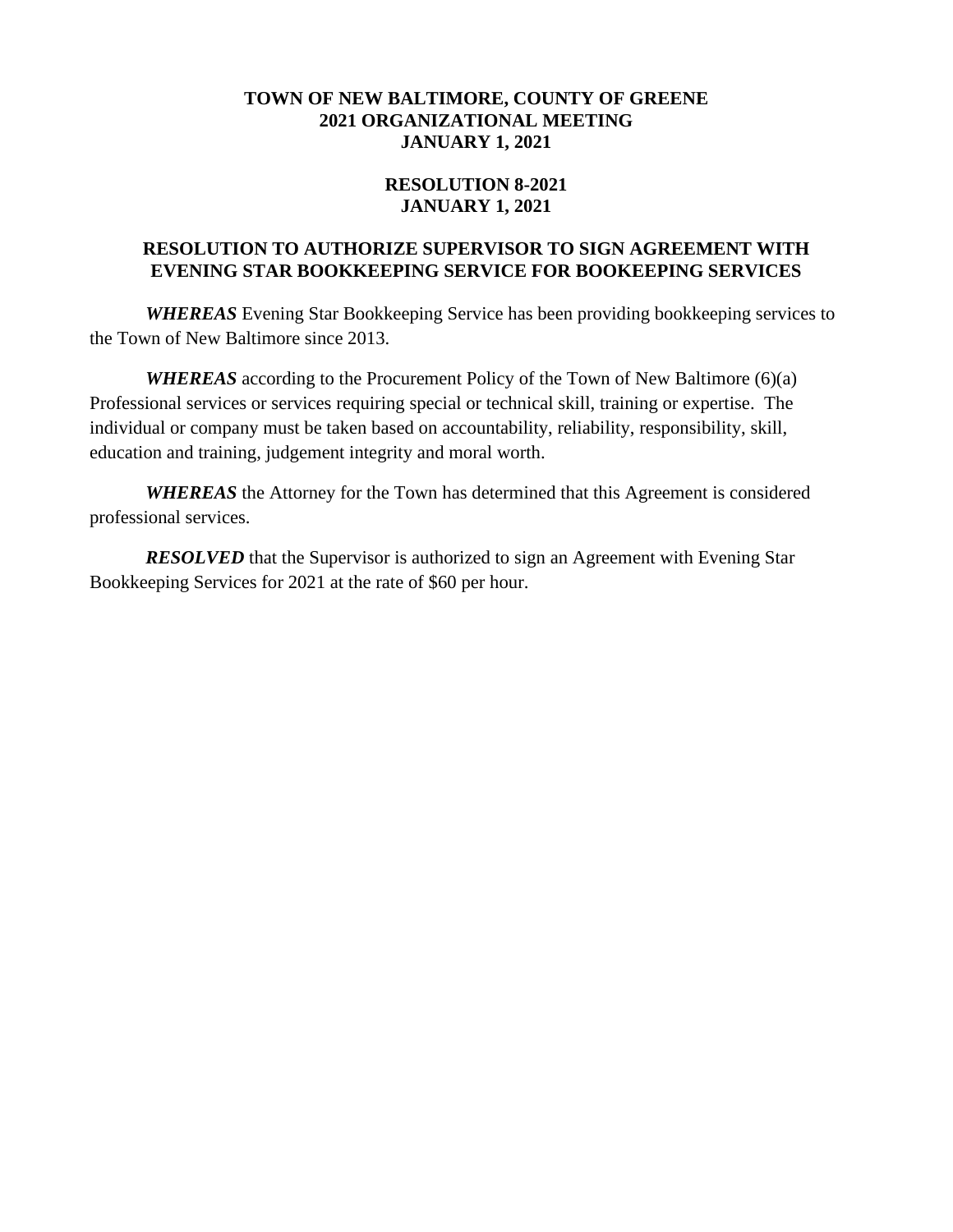# **RESOLUTION 9-2021 ADOPTION OF EMPLOYEE HANDBOOK**

*RESOLVED* the Employee Handbook originally adopted by the New Baltimore Town Board by Resolution on November 24, 2014 and updated as needed is in full force and effect for 2021.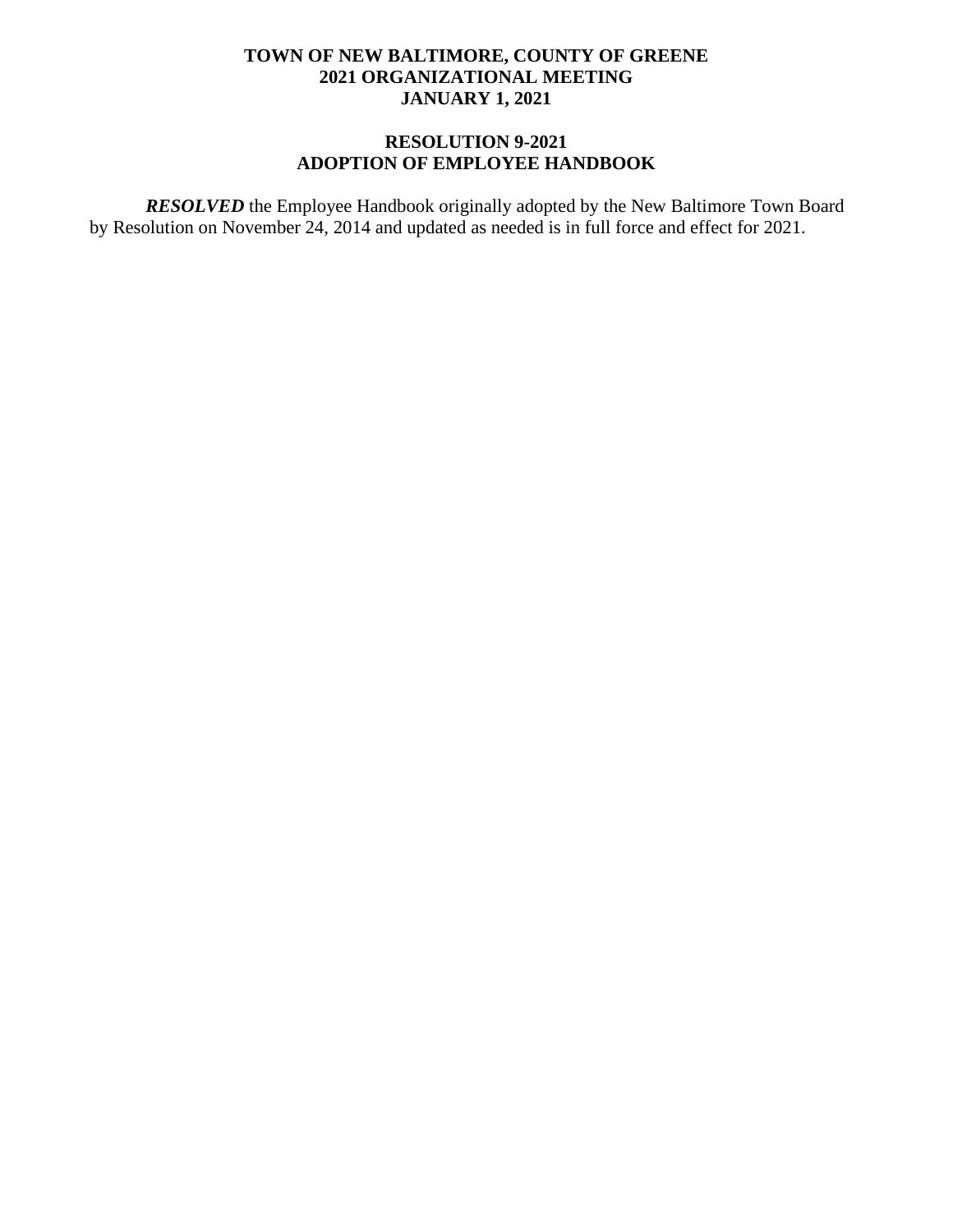### **RESOLUTION 10-2021 2021 SALARIES FOR ELECTED OFFICERS AND APPOINTEES**

*RESOLVED*, that the following salaries and contractual services payments be fixed up to the following levels for the year 2021; all appointments until December 31, 2021:

| <b>Justice Clerk</b>                    | Kimberly Ruby          | \$16.32/Hour Payable Biweekly   |
|-----------------------------------------|------------------------|---------------------------------|
| <b>Building Department Clerk</b>        | Marjorie Loux          | \$13.84/Hour Payable Biweekly   |
| <b>Planning Board Clerk</b>             | Marjorie Loux          | \$13.84/Hour Payable Biweekly   |
| Zoning Board of Appeals Clerk           | Marjorie Loux          | \$13.84/Hour Payable Biweekly   |
| Deputy Registrar of Vital Statistics    | Marjorie Loux          | \$13.84/Hour Payable Biweekly   |
| Deputy Town Clerk                       | Marjorie Loux          | \$13.84/Hour Payable Biweekly   |
| Deputy Town Clerk                       | Diane Jordan           | \$13.84/Hour Payable Biweekly*  |
| <b>Records Management Clerk</b>         | Diane Jordan           | \$13.84/Hour Payable Biweekly** |
| <b>Deputy Justice Clerk</b>             | Lynne Layman-Wallace   | \$12.50/Hour Payable Biweekly   |
| <b>Tax Collector Clerk</b>              | <b>Hilary Schrauf</b>  | \$12.50/Hour Payable Biweekly   |
| Recycling Center Operator/Laborer       | Kirk Trombley          | \$12.50/Hour Payable Biweekly   |
| Laborer/Clerk                           | Sandra Trombley        | \$12.50/Hour Payable Biweekly   |
| <b>Records Management Officer</b>       | Barbara Finke          | No Salary                       |
| <b>Registrar of Vital Statistics</b>    | Barbara Finke          | No Salary                       |
| <b>Emergency Management Officer</b>     | Alan VanWormer         | \$400/Year Payable Annually     |
| <b>Health Officer</b>                   | Dr. Stephen Hassett    | \$500/Year Payable Annually     |
| Deputy Superintendent of Highways:      | <b>Scott VanWormer</b> | \$2,800/Year Payable Quarterly  |
| <b>Town Historian</b>                   | Ted Hilscher           | \$1,560/Year Payable Quarterly  |
| <b>Animal Control Officer</b>           | Joe Tanner             | \$3,990/Year Payable Biweekly   |
| Code Enforcement Officer/Data Collector | Allan Jourdin          | \$18,360/Year Payable Biweekly  |
|                                         |                        |                                 |

\*Until February 28, 2021

\*\*For 65 Hours A1460.1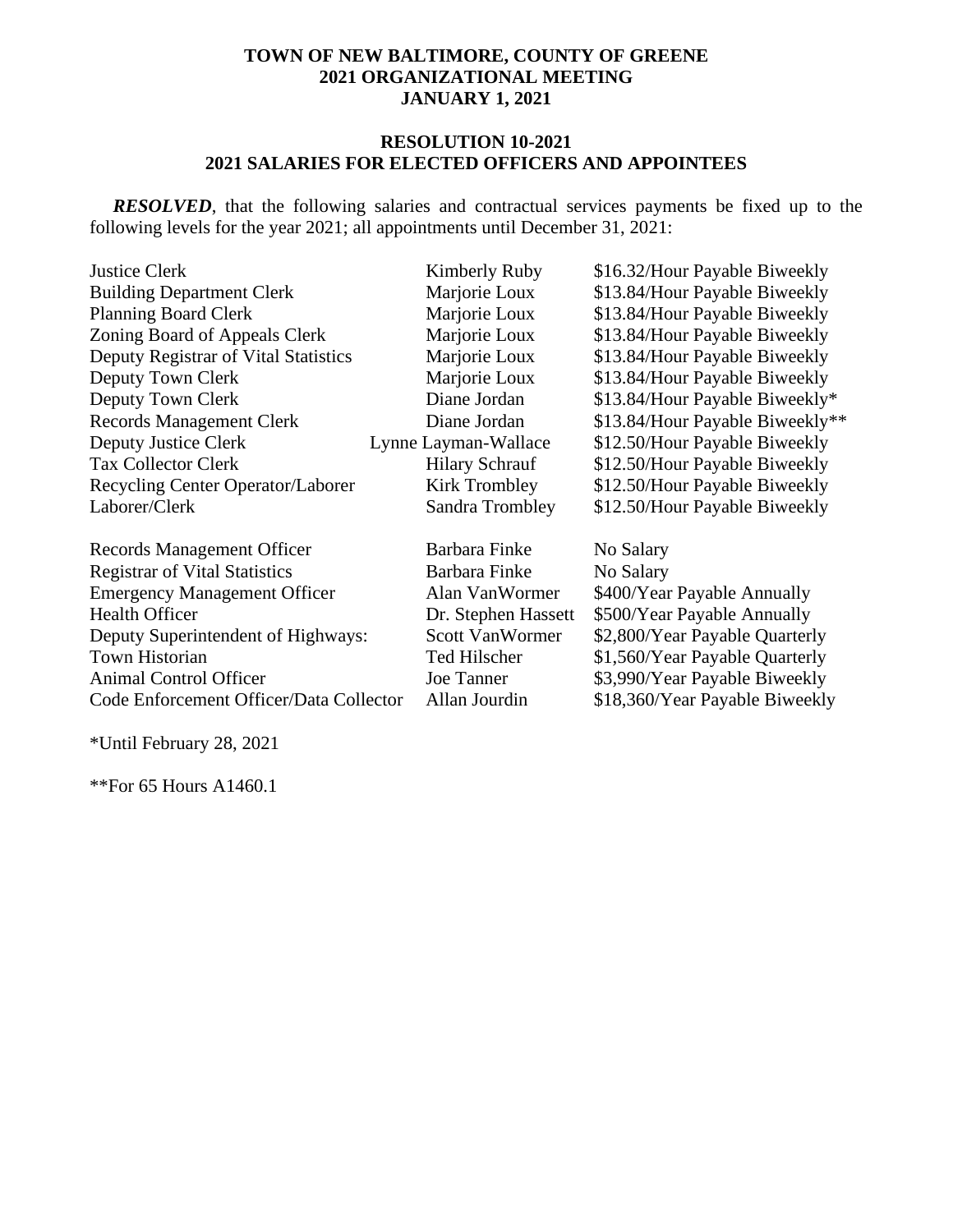#### **RESOLUTION 11-2021 WASTEWATER TREATMENT PLANT OPERATIONS STAFF APPOINTMENTS**

**BE IT RESOLVED**, that Louis Betke is hereby appointed to the position of Chief Wastewater Treatment Plant Operator (Part-Time) for the year 2021, with responsibilities including, but not limited to: overseeing, maintaining and operating the Town of New Baltimore's wastewater treatment plant and associated facilities on a day-to-day basis, to ensure that the condition of the Town's Permits and all other applicable law and regulations are complied with and met. Mr. Betke shall be paid a salary rate of \$20.24 per hour for up to 25 hours per week, payable biweekly. In addition, the Wastewater Treatment Plant Operator shall receive benefit time in accordance with the Town Handbook.

**BE IT FURTHER RESOLVED**, that David Varade is hereby appointed to the position of Part-Time Wastewater Treatment Plant Operator, to work under the supervision of the Chief Wastewater Treatment Plant Operator, at a salary rate of \$14.28 per hour, and

 *BE IT FURTHER RESOLVED*, that Steve Grimm is hereby appointed to the position of Part-Time Wastewater Treatment Plant Operator, to work under the supervision of the Chief Wastewater Treatment Plant Operator, at a salary rate of \$14.19 per hour, and

**BE IT FURTHER RESOLVED, that all employees will notify their supervisor when leave time** will be taken and the Chief Wastewater Treatment Plant Operator will provide the Supervisor and Town Clerk with written notice of said time including vacation and personal time.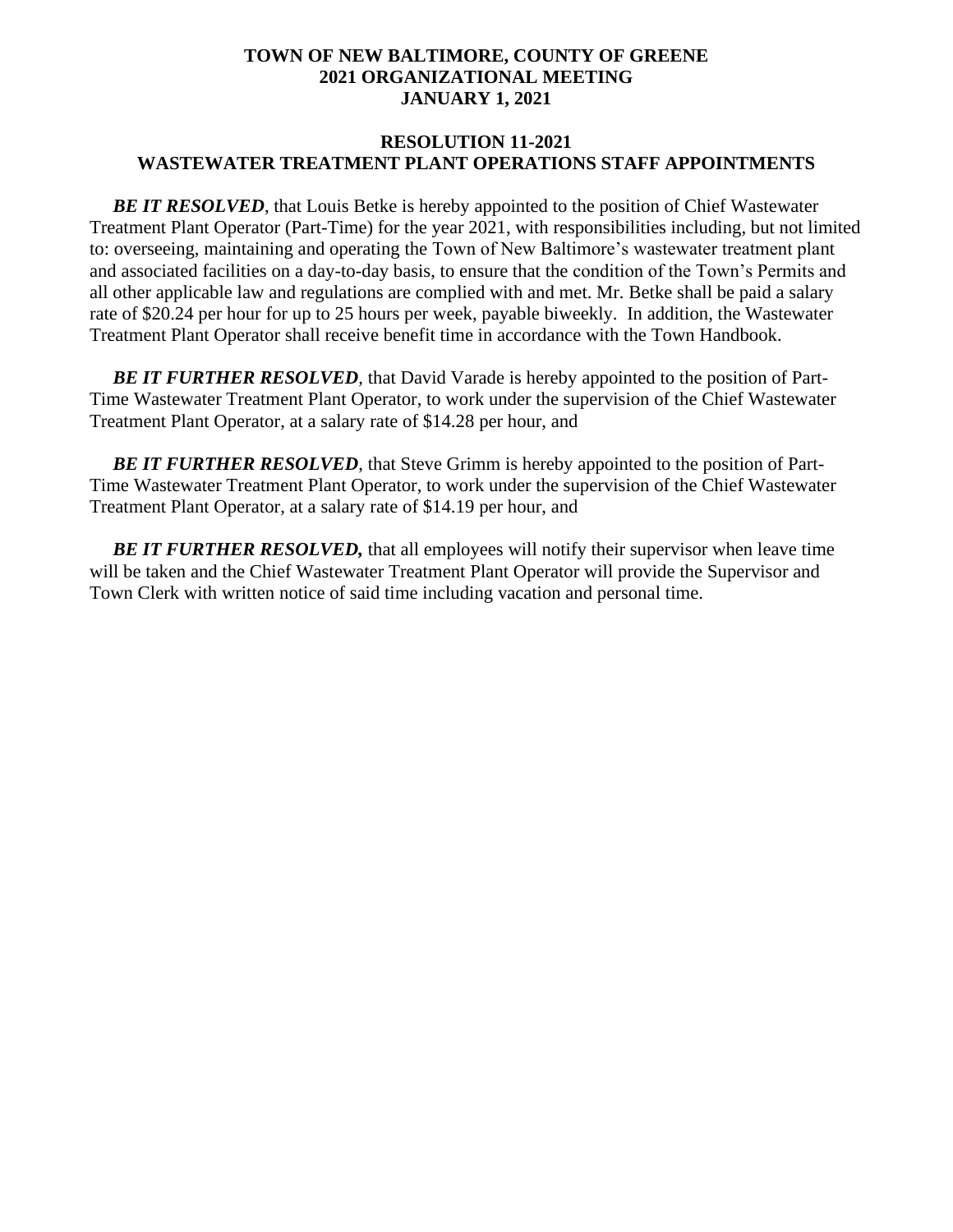### **RESOLUTION 12-2021**

### **APPOINTMENT OF PART-TIME EMPLOYEES FOR TOWN HIGHWAY DEPARTMENT**

 *RESOLVED*, that the Town Superintendent of Highways be empowered to employ the following individuals as Part-Time Heavy Equipment Operators to assist the Town Highway Department for snow removal when their assistance is deemed necessary by the Superintendent of Highways:

> Hugh Sterritt Gregory Empie Paul VanSlyke Harry Medert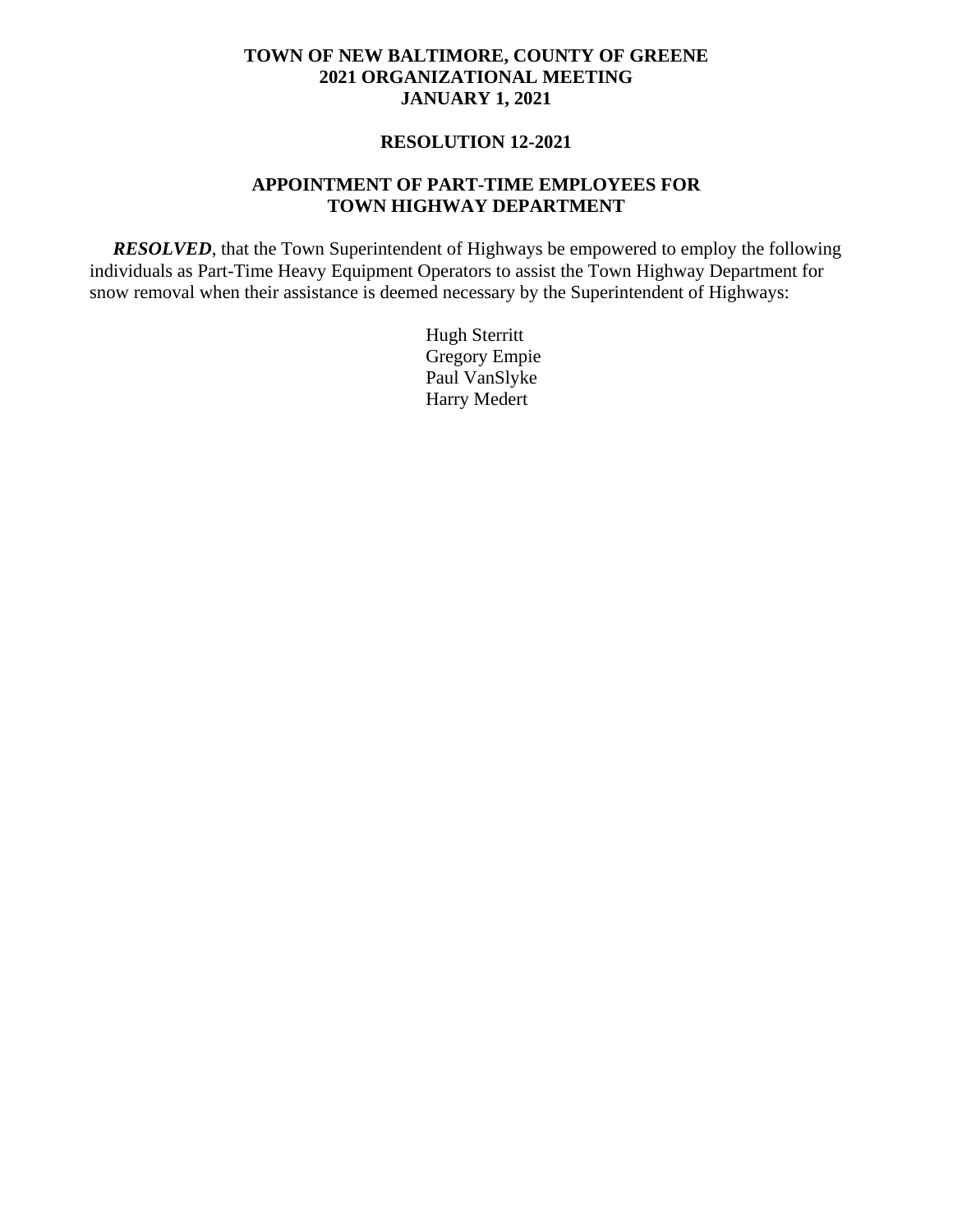### **RESOLUTION 13-2021 FIDELITY BONDS**

**BE IT RESOLVED**, that the Town of New Baltimore approve and file in the Office of the Greene County Clerk and the Town Clerk of the Town of New Baltimore the following official bonds:

| <b>Tax Collector</b>                                                                                                                                                                                                   | \$700,000 |
|------------------------------------------------------------------------------------------------------------------------------------------------------------------------------------------------------------------------|-----------|
| Supervisor                                                                                                                                                                                                             | \$800,000 |
| Other Officials,<br>Including Deputy Supervisor,<br>Town Clerk,<br>Deputy Town Clerks,<br>Town Justices, Justice<br>Clerk, Deputy Justice<br>Clerk, Highway<br>Superintendent, Deputy<br><b>Highway Superintendent</b> | \$50,000  |
|                                                                                                                                                                                                                        |           |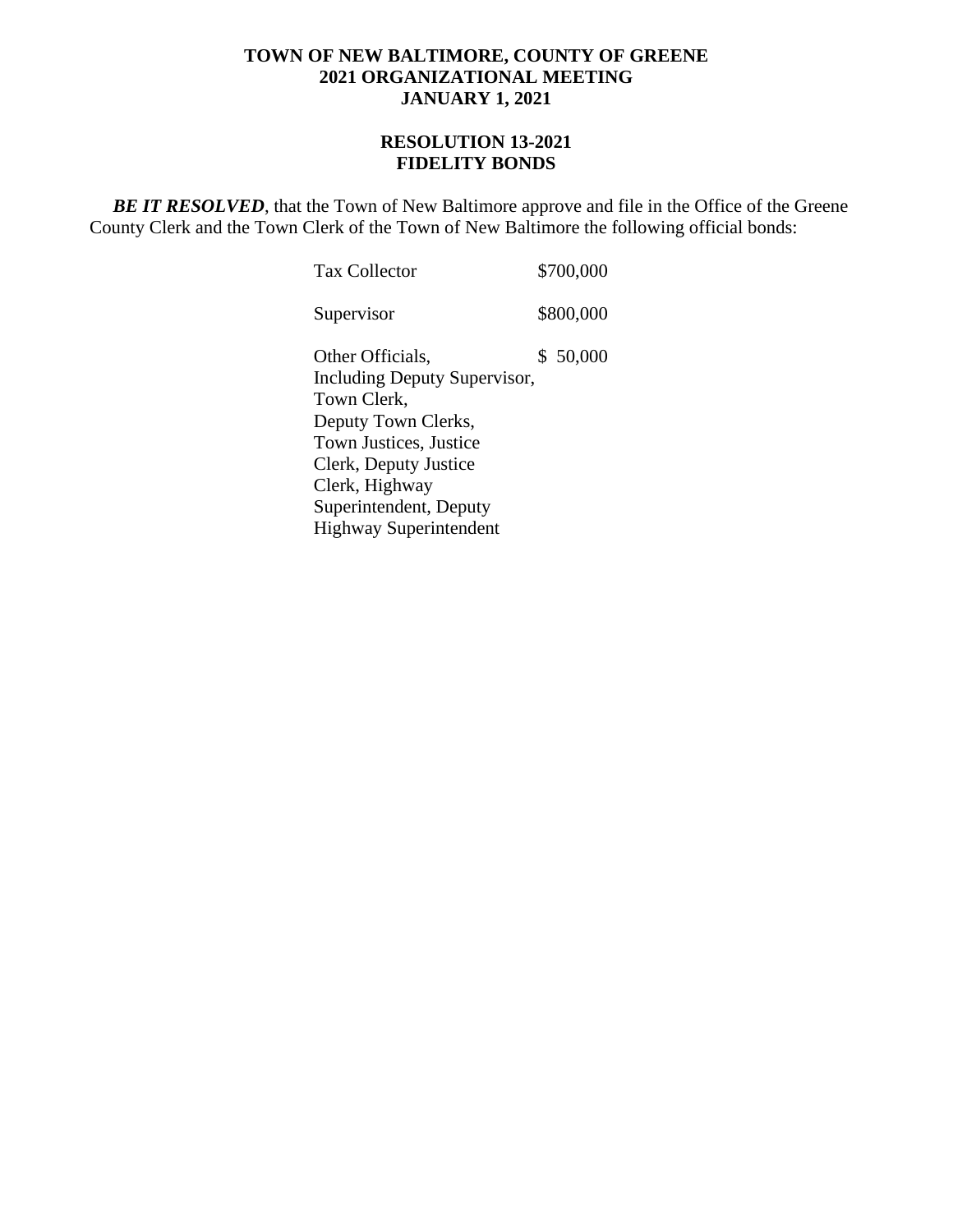# **RESOLUTION 14-2021 2021 PAID HOLIDAYS**

*RESOLVED*, that the following days shall be paid holidays for full-time employees for the year 2021:

| January 1   |
|-------------|
| January 18  |
| February 15 |
| May 31      |
| July 5      |
| September 6 |
| October 11  |
| November 2  |
| November 11 |
| November 25 |
| November 26 |
| December 24 |
| December 31 |
|             |

If a holiday falls on Saturday it will be observed on Friday and if it falls on Sunday it will be observed on Monday.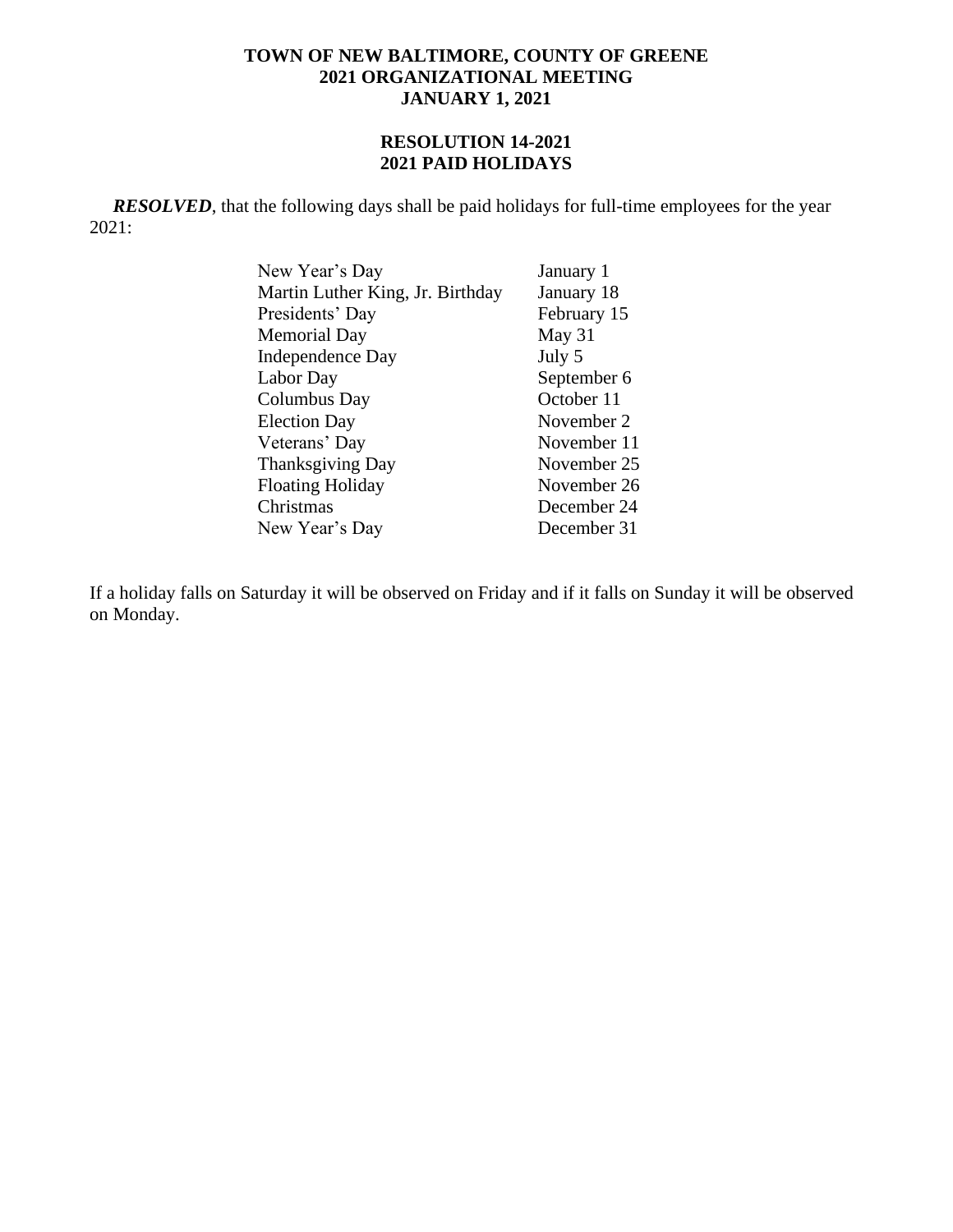### **RESOLUTION 15-2021 ESTABLISHMENT OF WORK WEEK FOR FULL-TIME HOURLY EMPLOYEES**

*RESOLVED*, that the work week for the Town Highway Department for the year 2021 shall be 40 hours, and that overtime be paid for hours worked by full-time employees over 40 hours per week; and

**BE IT FURTHER RESOLVED**, that the work week for the full-time Justice Clerk for the year 2021 shall be 32.5 hours per week and that overtime be paid for hours worked in excess of 40 hours per week.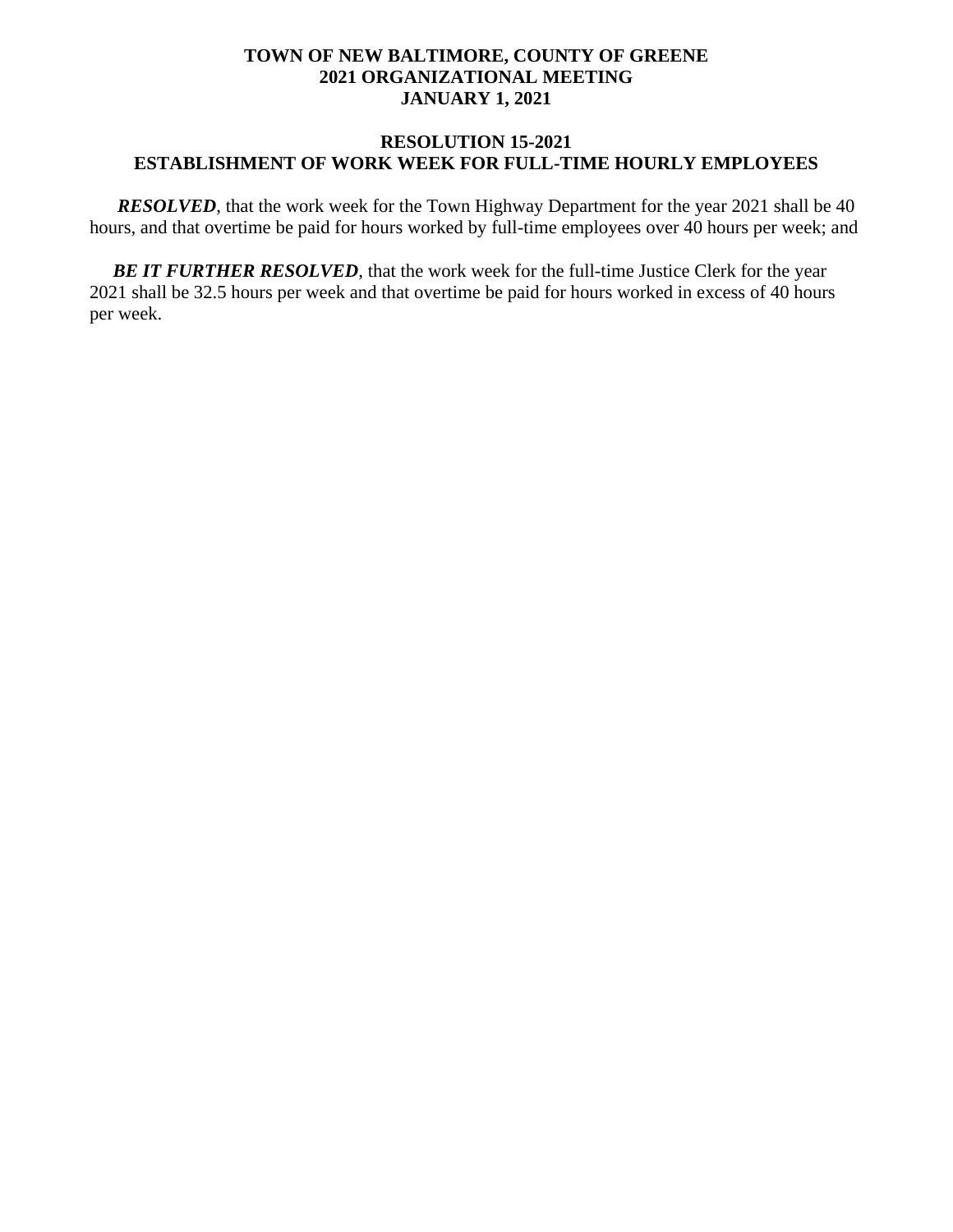# **RESOLUTION 16-2021 ESTABLISHMENT OF WAGE SCALE FOR TOWN HIGHWAY DEPARTMENT**

 *RESOLVED*, that the wages for the Town Highway Department employees for the year 2021 will be as follows:

| <b>Heavy Motor Equipment Operator:</b>                 | $$19.27$ per hour |
|--------------------------------------------------------|-------------------|
| Heavy Motor Equipment Operator Hired 2/25/19           | $$18.97$ per hour |
| Heavy Motor Equipment Operator Hired 10/14/20, 11/9/20 | $$17.81$ per hour |
| Laborer:                                               | $$15.14$ per hour |
| Part-Time Heavy Equipment Operator                     | $$18.31$ per hour |
| Part-Time Heavy Equipment Operator Hired 10/14/20      | $$17.81$ per hour |
| Part-Time Heavy Equipment Operator Hired 11/26/18      | $$17.34$ per hour |
| Motor Equipment Operator Hired 11/25/19                | $$17.00$ per hour |

Overtime shall be paid at 1 ½ times the regular rate of pay at the 41st hour.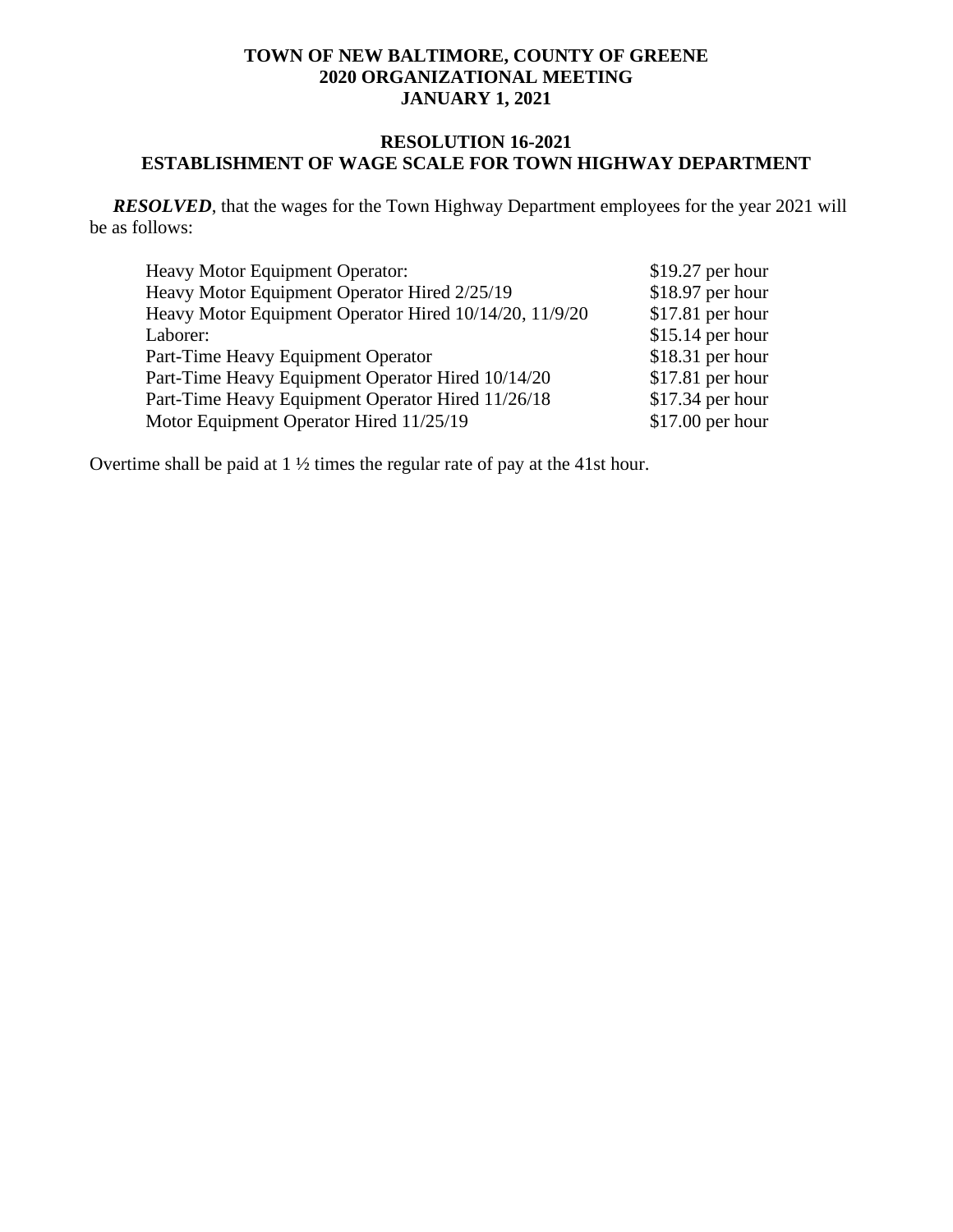# **RESOLUTION 17-2021 MILEAGE REIMBURSEMENT RATE**

 *RESOLVED*, that mileage reimbursement for the use of private vehicles for the year 2021 will be at the Federal Government rate.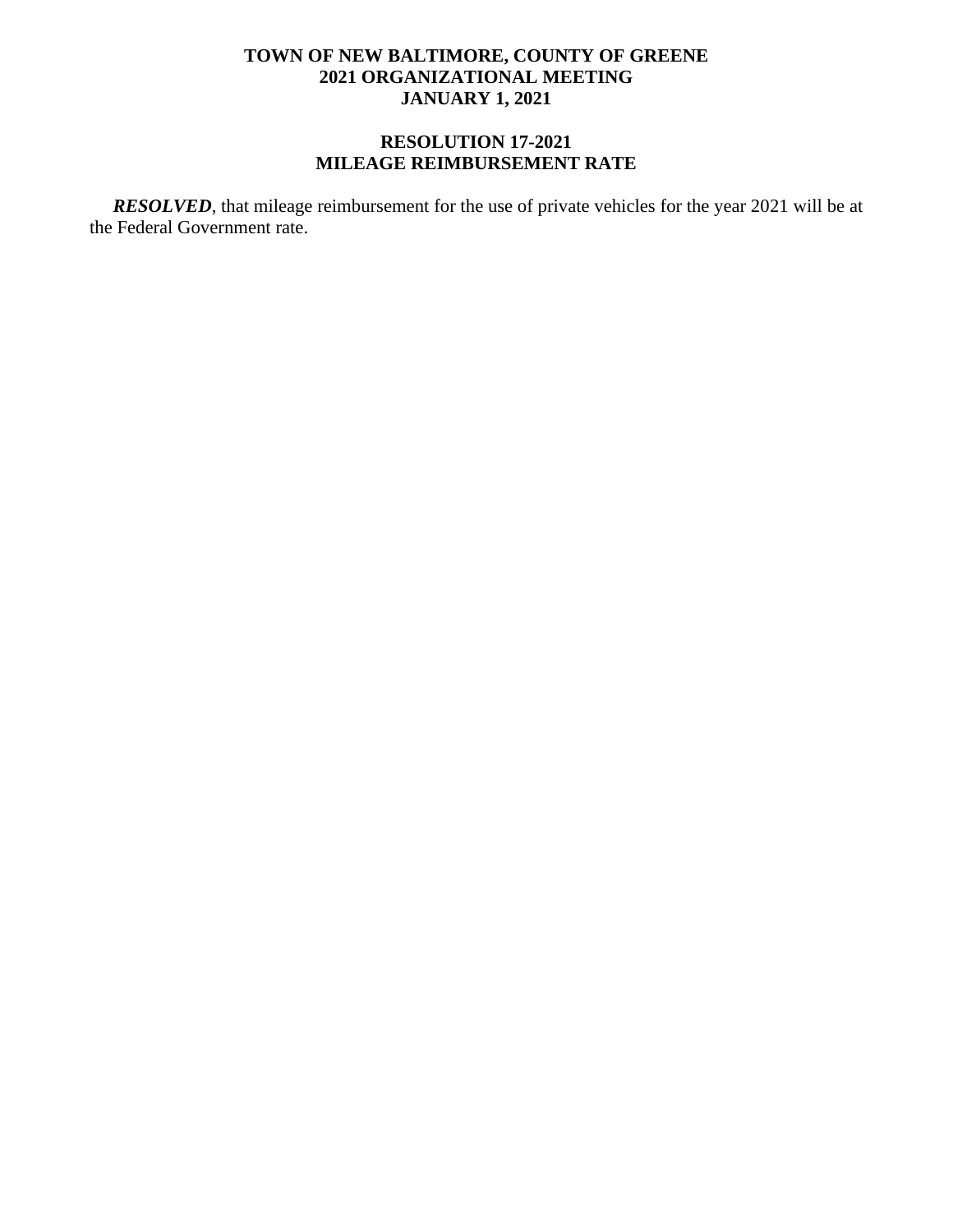# **RESOLUTION 18-2021 DESIGNATION OF OFFICIAL TOWN NEWSPAPER**

 *RESOLVED*, that *The Daily Mail* is hereby designated as the official newspaper of the Town of New Baltimore for the year 2021.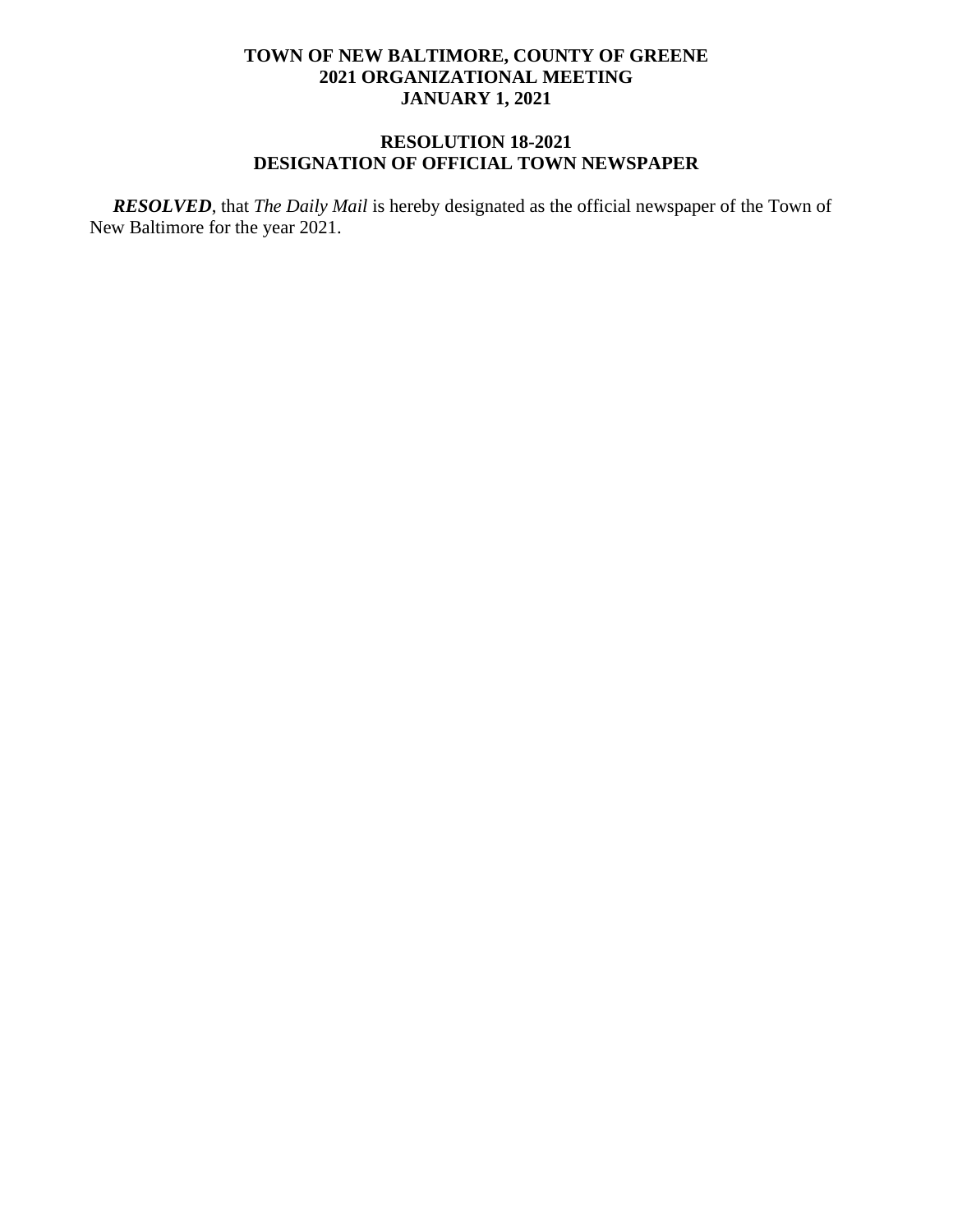# **RESOLUTION 19-2021 RENTAL OF POST OFFICE BOX**

 *RESOLVED*, that the Town of New Baltimore shall rent a post office box in the New Baltimore Post Office for Sewer District #1 and the Town Court in the Hannacroix Post Office.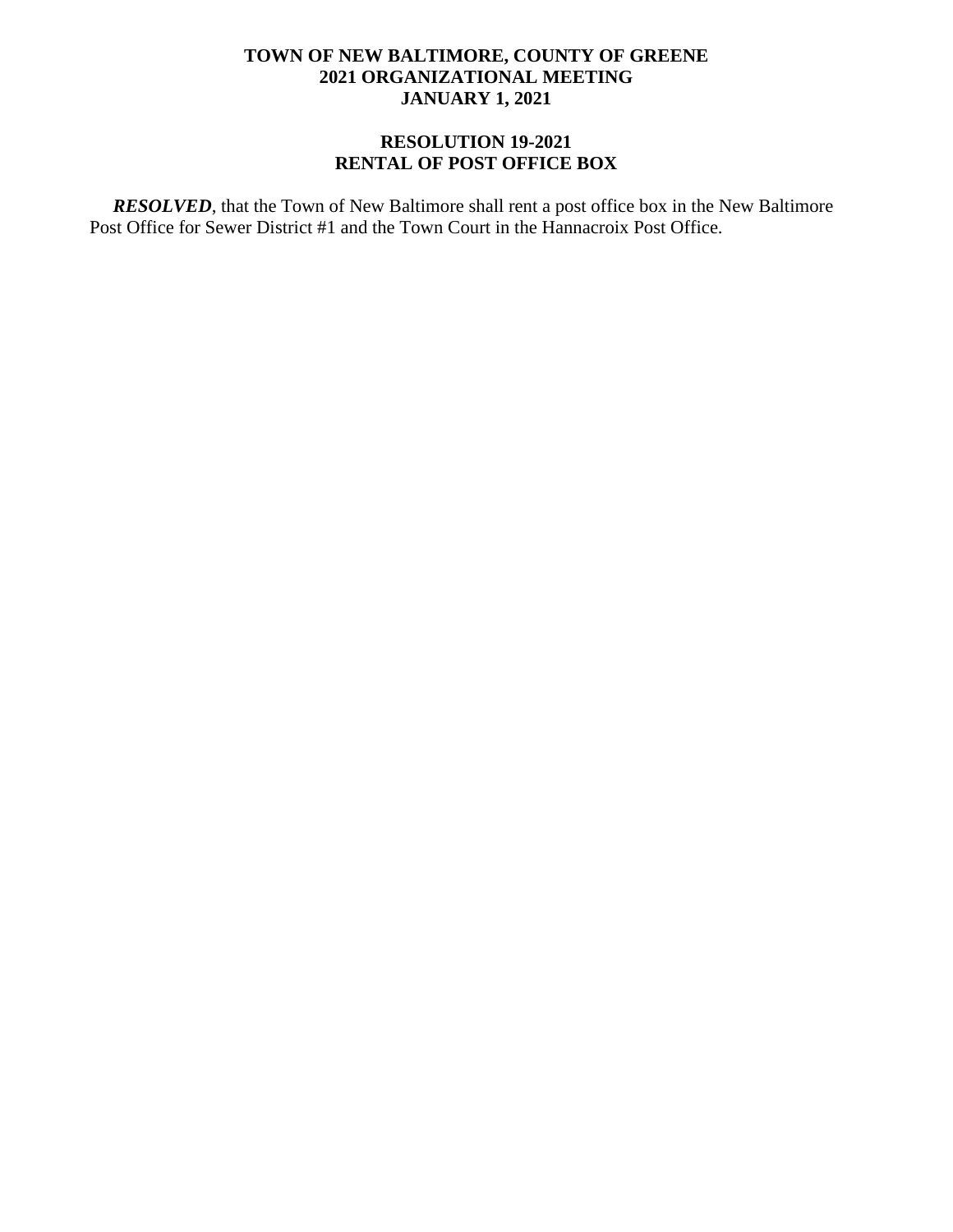# **RESOLUTION 20-2021 PETTY CASH FUNDS**

 *RESOLVED*, that the following petty cash funds be established for the year 2020:

| Town Clerk                        | \$400.00 |
|-----------------------------------|----------|
| <b>Justice Clerk</b>              | \$400.00 |
| <b>Highway Superintendent</b>     | \$100.00 |
| <b>Summer Recreation Director</b> | \$500.00 |
| <b>Recycling Center Operator</b>  | \$50.00  |
| <b>Tax Collector</b>              | \$200.00 |
| Assessor's Clerk                  | \$75.00  |
| Building/Planning/Zoning Clerk    | \$100.00 |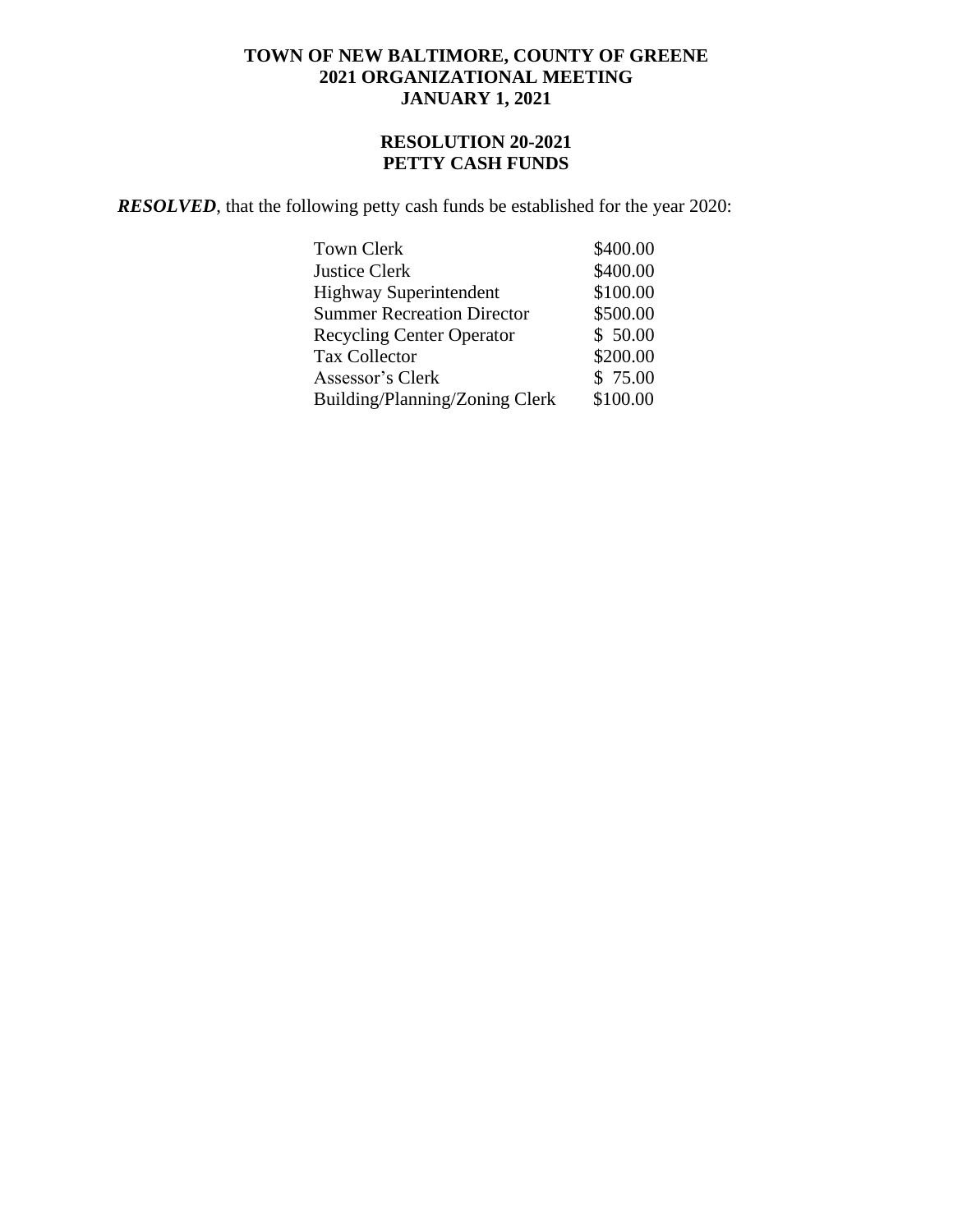### **RESOLUTION 21-2021 DESIGNATION OF DEPOSITORIES**

*RESOLVED*, that the following banks be designated as depositories of funds for the following officials:

Greene County Commercial Bank: Supervisor

Deputy Supervisor Town Clerk Tax Collector *Justices* 

National Bank of Coxsackie: Supervisor

Deputy Supervisor Town Clerk Tax Collector **Justices** 

In addition to the depositories named above, the Supervisor shall be empowered to invest Town funds in accordance with the Investment Policy for the Town of New Baltimore.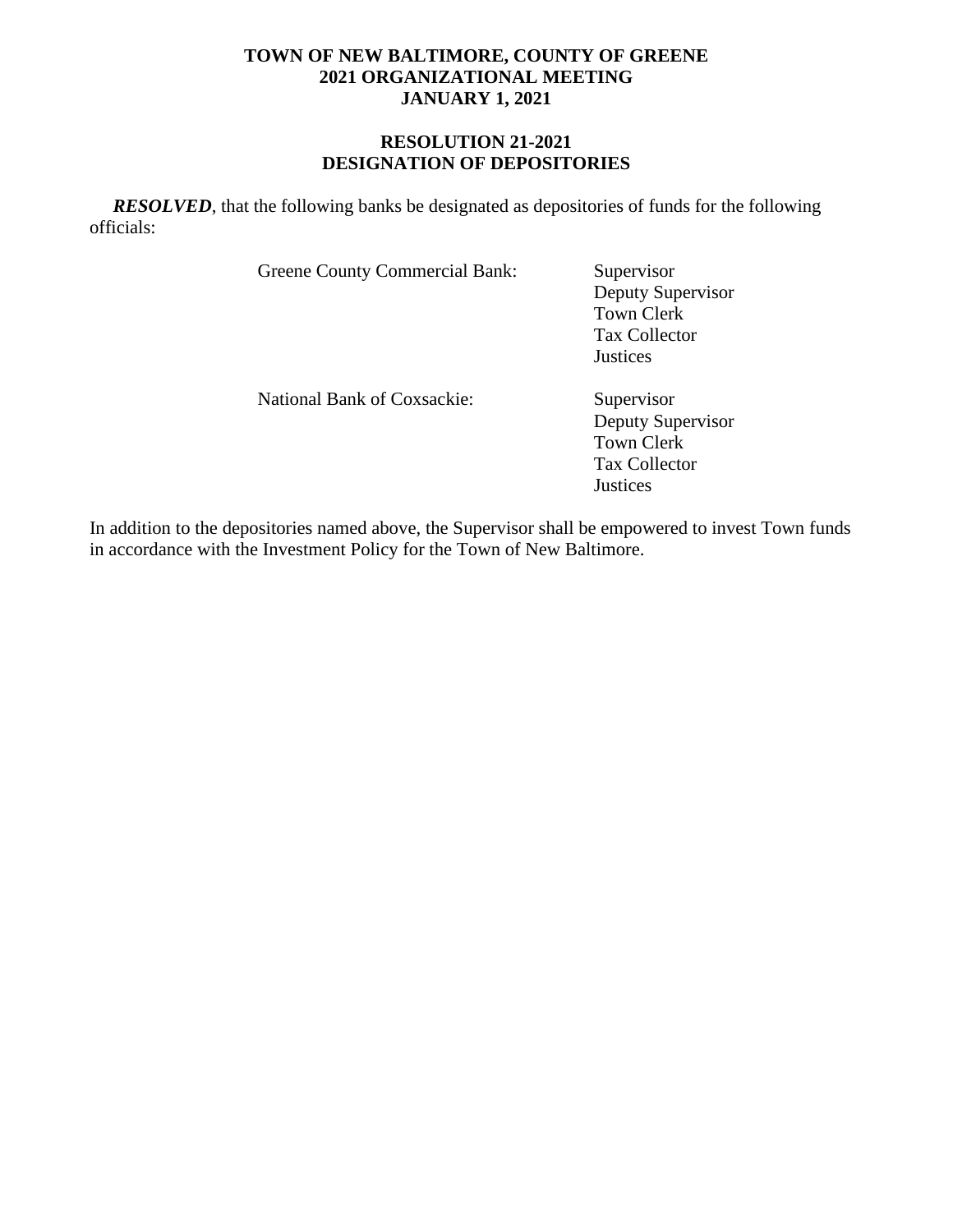#### **RESOLUTION 22-2021 REVIEW OF TOWN INVESTMENT POLICY**

*RESOLVED*, that pursuant to the provisions of the General Municipal Law of the State of New York, the Town Board hereby adopts the attached Investment Policy dated January 5, 2009.

#### INVESTMENT POLICY FOR THE TOWN OF NEW BALTIMORE

- This investment policy applies to all moneys and other financial resources available for L investment on its own behalf.
- The primary objectives of the Town of New Baltimore's investment activities are, in priority П. order:

to conform with all applicable federal, state and other legal requirements;

to adequately safeguard principal;

to provide sufficient liquidity to meet all operating requirements; and

to obtain a reasonable rate of return.

- The Supervisor shall be responsible for the administration of the investment program. Ш.
- The Supervisor shall act responsibly as custodian of the public trust and shall avoid any IV. transaction that might impair public confidence in the Town of New Baltimore. Investments shall be made with judgment and care, under circumstances then prevailing, which persons of prudence, discretion and intelligence exercise in the management of their own affairs, not for speculation, but for investment, considering the safety of the principal as well as the probable income to be derived.
- $V -$ It is the policy of the Town of New Baltimore to diversify its deposits and investments by financial institution, by investment instrument and by maturity scheduling wherever diversification is practical and practicable

It is the policy of the Town of New Baltimore for all funds coming into the Town to be deposited or invested within 10 days of receipt.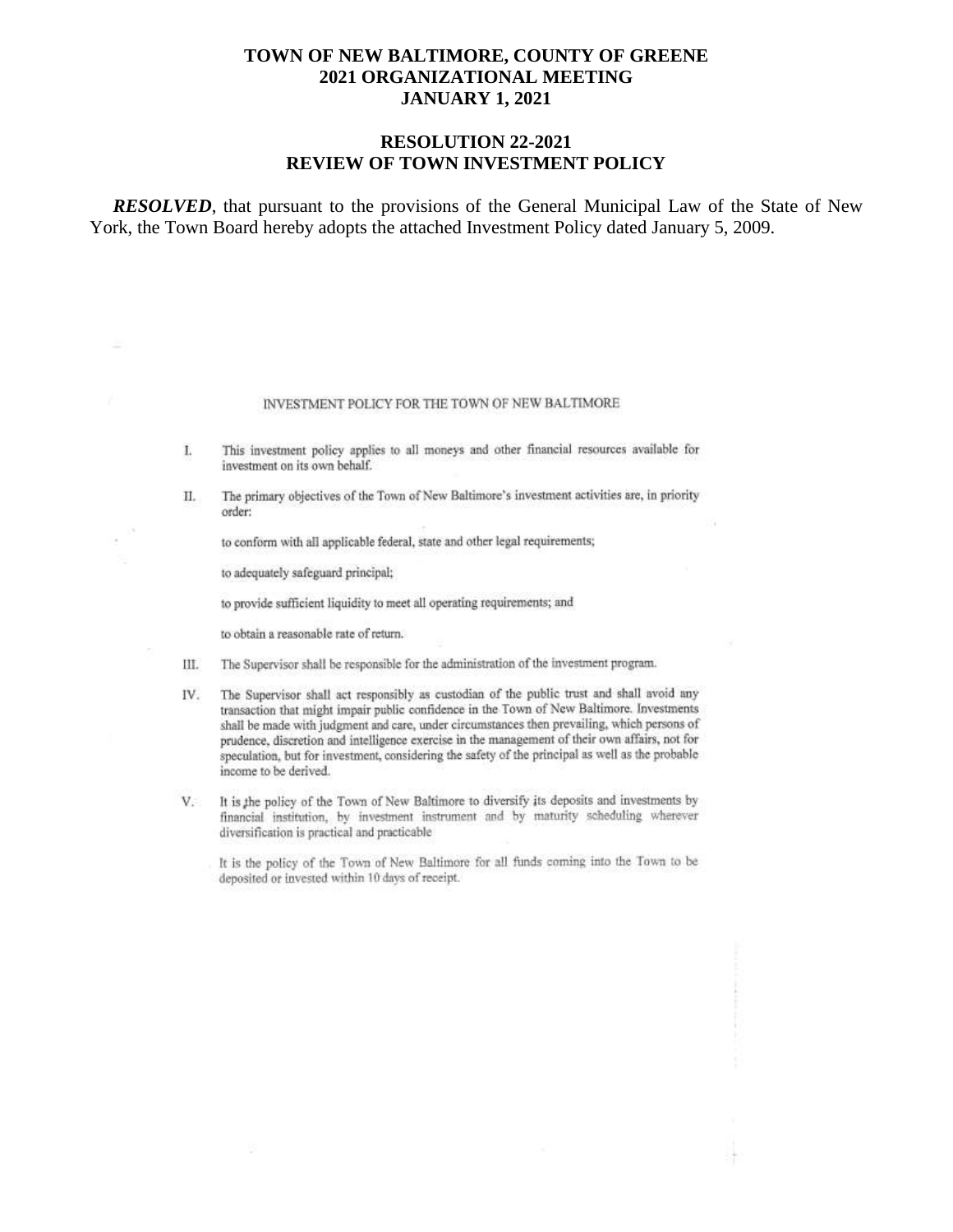#### **RESOLUTION 23-2021 TOWN PROCUREMENT POLICY**

 *RESOLVED*, that pursuant to the provisions of Section 104-b of the General Municipal Law of the State of New York, the Town Board has reviewed the attached Procurement Policy originally adopted in 1992, as amended in 2010, 2013, 2014, and 2015 and finds that the Procurement Policy should remain in force and effect.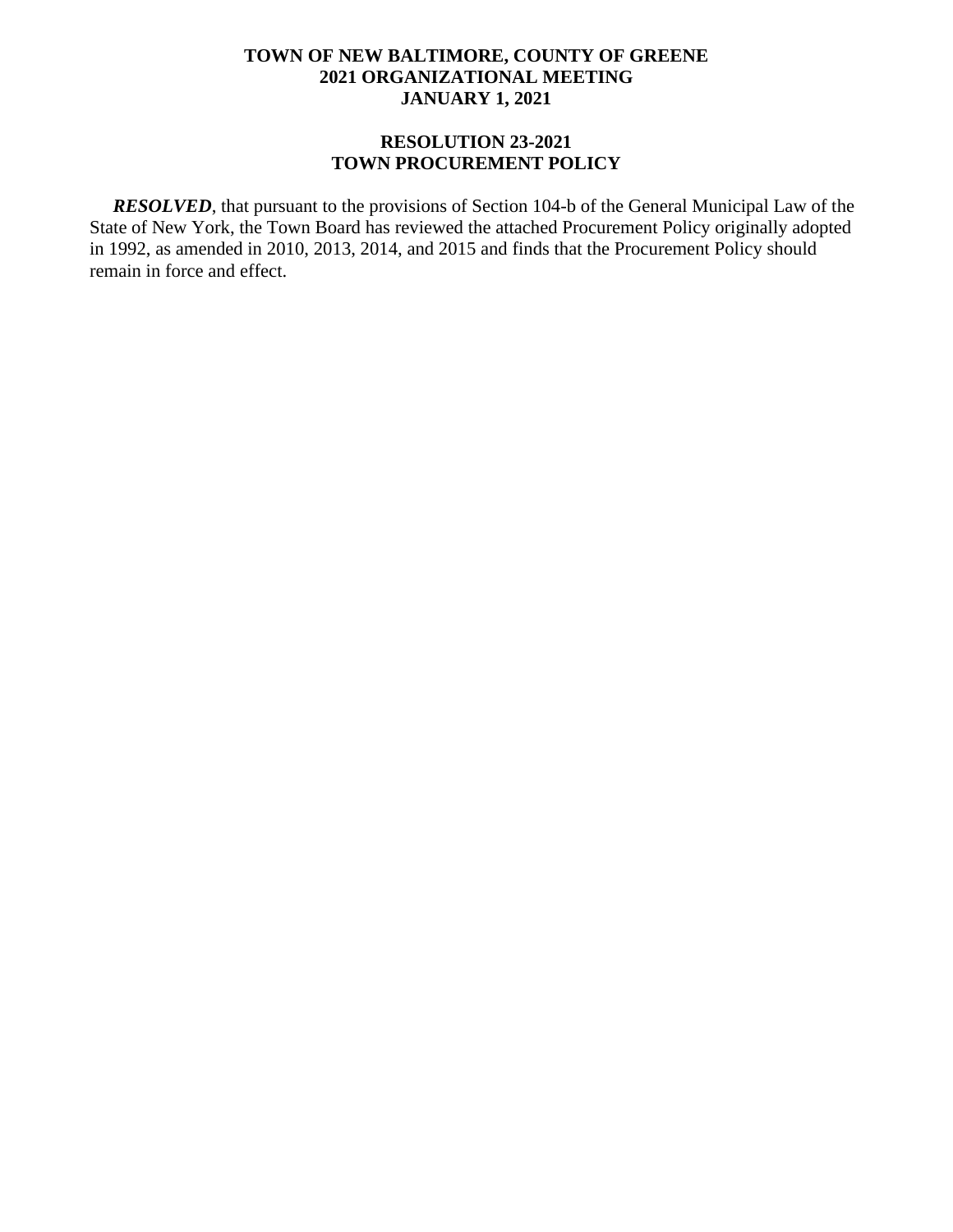# **TOWN OF NEW BALTIMORE PROCUREMENT POLICY**

### Purpose

To ensure the prudent and economical use of the public's money for the purchase of goods and services of maximum quality at the most economical cost, and to guard against favoritism, improvidence, extravagance, fraud, and corruption, the Town of New Baltimore, New York is adopting internal policies and procedures governing all procurements which are not required to be made pursuant to the competitive bidding requirements of General Municipal Law, Section 103, or of any other general, special or local law.

# Purchasing Ethics

To maintain a high standard of conduct and to protect the reputation of the local government, the following rules of conduct with apply:

1. To consider first the interests of the local government and the betterment of its government.

2. To obtain the greatest value for every dollar spent.

3. To be receptive to advice and suggestions from department heads, insofar as such advice and suggestions are not in conflict with legal or moral restrictions in purchasing procedures.

4. To strive for knowledge of equipment and supplies in order to recommend items that may reduce cost and/or increase efficiency.

5. To insist on and expect honesty in sales representation whether offered verbally or in writing, through the advertising or in a sample of a product submitted.

6. To give all responsible bidders equal consideration and the assurance of unbiased judgment in determining whether their product meets specifications.

7. To discourage the offer of, and to decline, gifts which might influence the purchase of municipal equipment and supplies.

8. To accord a prompt and courteous reception, insofar as conditions permit, to all who call on legitimate business missions.

9. To counsel and assist other purchasing agents in the performance of their duties wherever occasion permits.

10. To cooperate with governmental and trade associations in the promotion and development of sound business methods in the purchasing of equipment and supplies.

11. To seek or dispense no personal favors.

# Competitive Bidding

1.) Every purchase to be made must be initially reviewed by each department to determine whether it is a purchase contract or a public works contract. Once that determination is made, a good faith effort will be made to determine whether it is known or can be reasonably expected that the aggregate amount to be spent on the item of supply or service is not subject to competitive bidding, taking into account past purchases and the aggregate amount to be spent in a year. It is unlawful to artificially split or divide a contract or enter into a series of transactions, to avoid a competitive bidding threshold. The source of funds to be spent does not alter the requirements of competitive bidding i.e. Public Grants. No purchase can be made without the appropriate funding to support the purchase in place.

The following items are not subject to competitive bidding pursuant to Section 103 of the

General Municipal Law: purchase contracts under \$10,000 and public works contracts under

\$35,000.; emergency purchases; goods purchased from agencies for the blind or severely handicapped; goods purchased from correctional institutions, purchases under State and County contracts; surplus and second-hand purchases from another governmental entity, and Sole Source purchases. Sole Source purchases are done when a product or service is available from one source only, the product/service is uniquely required in public interest, or if there is no substantial equivalent.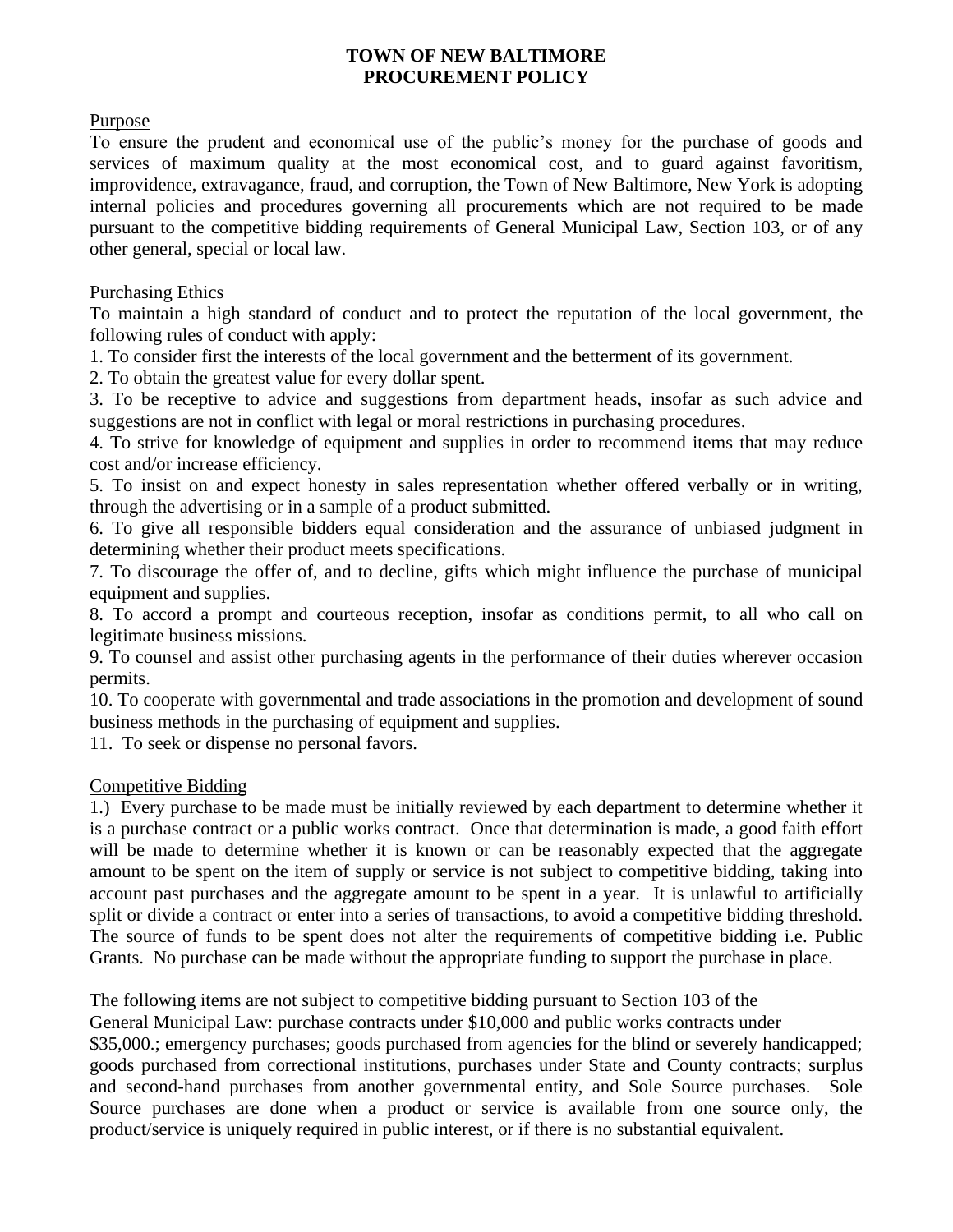The decision that a purchase is not subject to competitive bidding will be documented in writing by the department making the purchase and presented to the Town Board.

2.) All goods and services will be secured by use of written requests for proposals, written quotations, verbal quotations, or any other method that assures that goods will be purchased at the lowest price and that favoritism will be avoided, except in the following circumstances: purchase contracts over \$10,000 and public works contracts over \$35,000; goods purchased from agencies for the blind or severely handicapped pursuant to Section 175-b of the State Finance Law, goods purchased from correctional institutions pursuant to Section 186 of the Correction Law; purchases under State contracts pursuant to Section 104 of the General Municipal law; purchases under county Contracts pursuant to Section 103(3) of the General Municipal Law; or purchases pursuant to subdivision 6 of this policy.

3.) All procurement and rental/lease of equipment, materials, supplies and nonpersonal services shall be requisitioned through the Town Board, regardless of dollar amount, with the signed approval of the requisitioning department's supervisor prior to ordering.

The following method of purchase will be used when required by this policy in order to achieve the highest savings:

Estimated Amount of Purchase Method

| Under \$1,000         | Left to the discretion of the purchaser                            |
|-----------------------|--------------------------------------------------------------------|
| \$1,000 to \$2,500    | An oral request for the goods and fax/email quotes from at least 2 |
|                       | vendors.                                                           |
| \$2,500 to \$10,000   | A written RFP and written/fax/email quotes from at least 3 vendors |
| Greater than \$10,000 | A formal bid pursuant to GML 103(1)                                |
|                       |                                                                    |

| <b>Estimated Amount of</b>   |                              |
|------------------------------|------------------------------|
| <b>Public Works Contract</b> | Method Required              |
| $\$\ 1 - \$\,2,500$          | No quotation                 |
| $$2,501 - $10,000$           | 2 written/quotations         |
| $$10,001 - $25,000$          | 3 written/quotations         |
| $$25,001 - $35,000$          | 4 or more written/quotations |
| $$35,001 - over$             | sealed bid required          |

A good faith effort shall be made to obtain the required number of proposals or quotations. If the department is unable to obtain the required number of proposals or quotations, the department will document the attempt made at obtaining the proposals. In no event shall the failure to obtain the proposals be a bar to the procurement. All documentation shall be maintained by the requisitioning department for review by the Town Board.

4.) Documentation is required of each action taken in connection with each purchase.

5.) Documentation and written explanation is required whenever a contract is awarded to other than the lowest responsible bidder. This documentation will include an explanation of how the award will achieve savings or how the bidder was not responsible. A determination that the bidder is not responsible shall be made by the Town Board.

6.) Pursuant to General Municipal Law Section 104-b(2)(f), the procurement policy may contain circumstances when, or types of procurements which, in the sole discretion of the governing body, the solicitation of alternative proposals or quotation will not be in the best interest of the municipality. In the following circumstances it may not be in the best interests of the Town of New Baltimore to solicit quotations or document the basis for not accepting the lowest bid: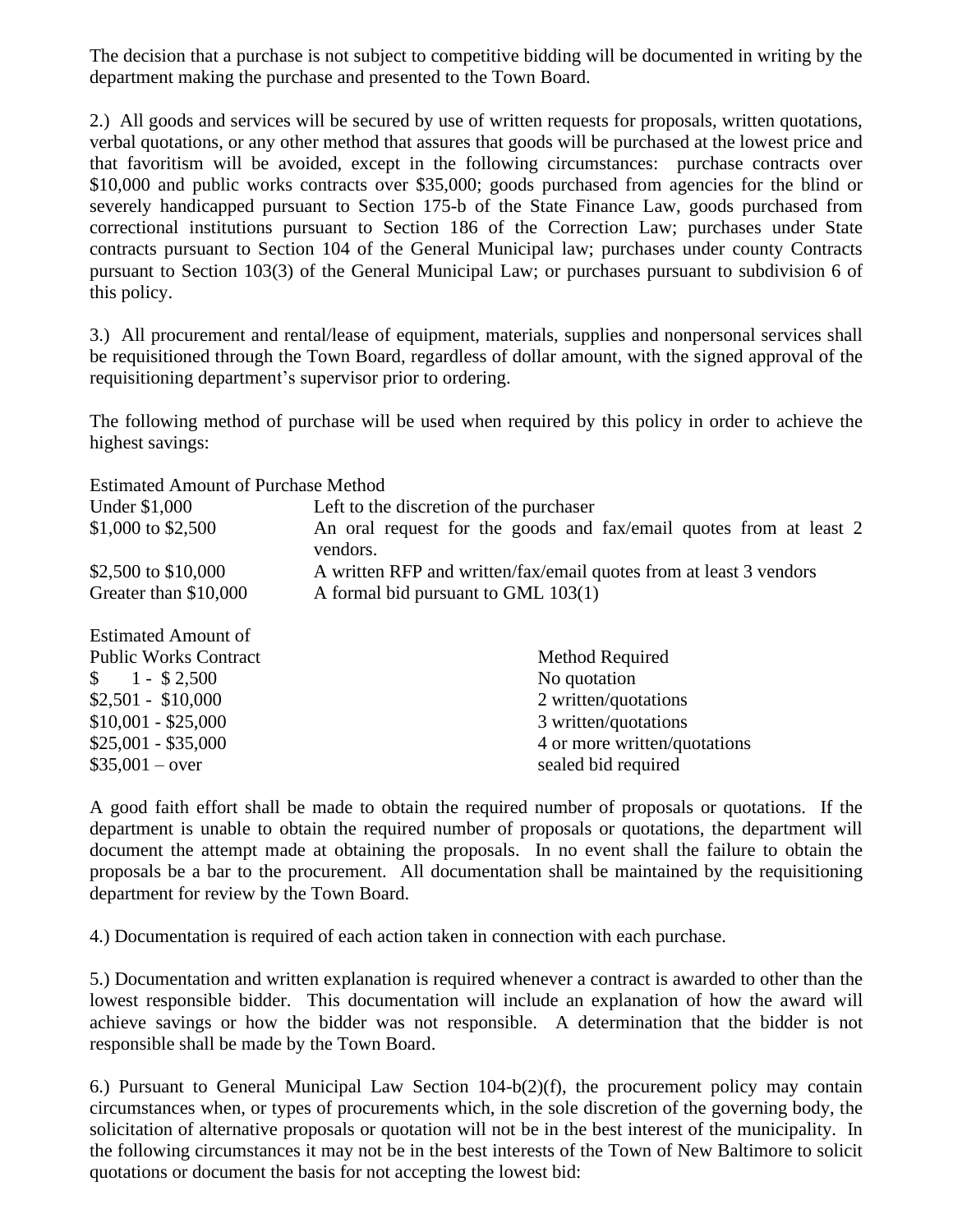a. Professional services or services requiring special or technical skill, training or expertise. The individual or company must be taken based on accountability, reliability, responsibility, skill, education and training, judgment, integrity, and moral worth. The qualifications are not necessarily found in the individual or company that offers the lowest price and the nature of these services are such that they do not readily lend themselves to competitive procurement procedures. In determining whether a service fits into this category the Town shall take into consideration the following guideline: (a) whether the services are subject to State licensing or testing requirements; (b) whether formal education or training is a necessary prerequisite to the performance of the services; and (c) whether the services require a personal relationship between the individual and municipal officials. Professional or technical services shall include but not be limited to the following: services of an attorney; services of a physician; technical services of an engineer engaged to prepare plans, maps and estimates; securing insurance coverage and/ or services of an insurance broker; services of a certified public accountant; investment management services; services of an actuary; printing services involving extensive writing, editing or art work; management of a municipally owned property; and computer software or programming services for customized programs, or services involved in substantial modification and customizing of pre-packaged software.

b. Emergency purchases pursuant to Section 103(4) of the General Municipal Law. Due to the nature of this exception, these goods or services must be purchased immediately and a delay in order to seek alternate proposals may threaten the life, health, safety or welfare of the residents. This section does not preclude alternate proposals if time permits.

c. Purchases of surplus and second-hand goods from any source. If alternate proposals are required, the Town is precluded from purchasing surplus and secondhand goods at auctions or through specific advertised sources where the best prices are usually obtained. It is also difficult to try to compare prices of used goods and a lower price may indicate an older product.

d. Goods and services under \$500. The time and documentation required to purchase through this policy may be more costly than the item itself and would therefore not be in the best interest of the taxpayer. In addition, it is not likely that such minimal contracts would be based on favoritism.

7.) Unintentional failure to fully comply with the provisions of Section 104-b or the Town Board's policies and procedures shall not be grounds to void action taken or give rise to a cause of action against the political subdivision or district or any officer or employee thereof.

8.) This policy shall go into effect upon approval by the Town Board and will be reviewed annually by the Town Board to determine if updates or changes should be made.

### Return of Goods

Whenever the Town receives a parcel that is either a duplicate shipment or an item that is to be returned for credit, the Town (the department holding the goods) should request from the vendor a "Return Goods Authorization Number" or a letter of authorization to return the goods. This provides the Town with the appropriate documentation to obtain the proper credit as well as to inform the vendor of the nature of its return. If no authorization is required then a letter should accompany the shipment advising the vendor as to why it is being returned with the follow information: Town Purchase Order #, vendor invoice number, and or name of contact at vendor's facility authorizing the return.

### Purchase Requisition

A purchase requisition is a request to the Town Board for the purchase of goods or services. These requests are submitted in written/electronic format. All requisitions shall be authorized by the department head prior to submission to the Town Board in order to maintain internal control. In the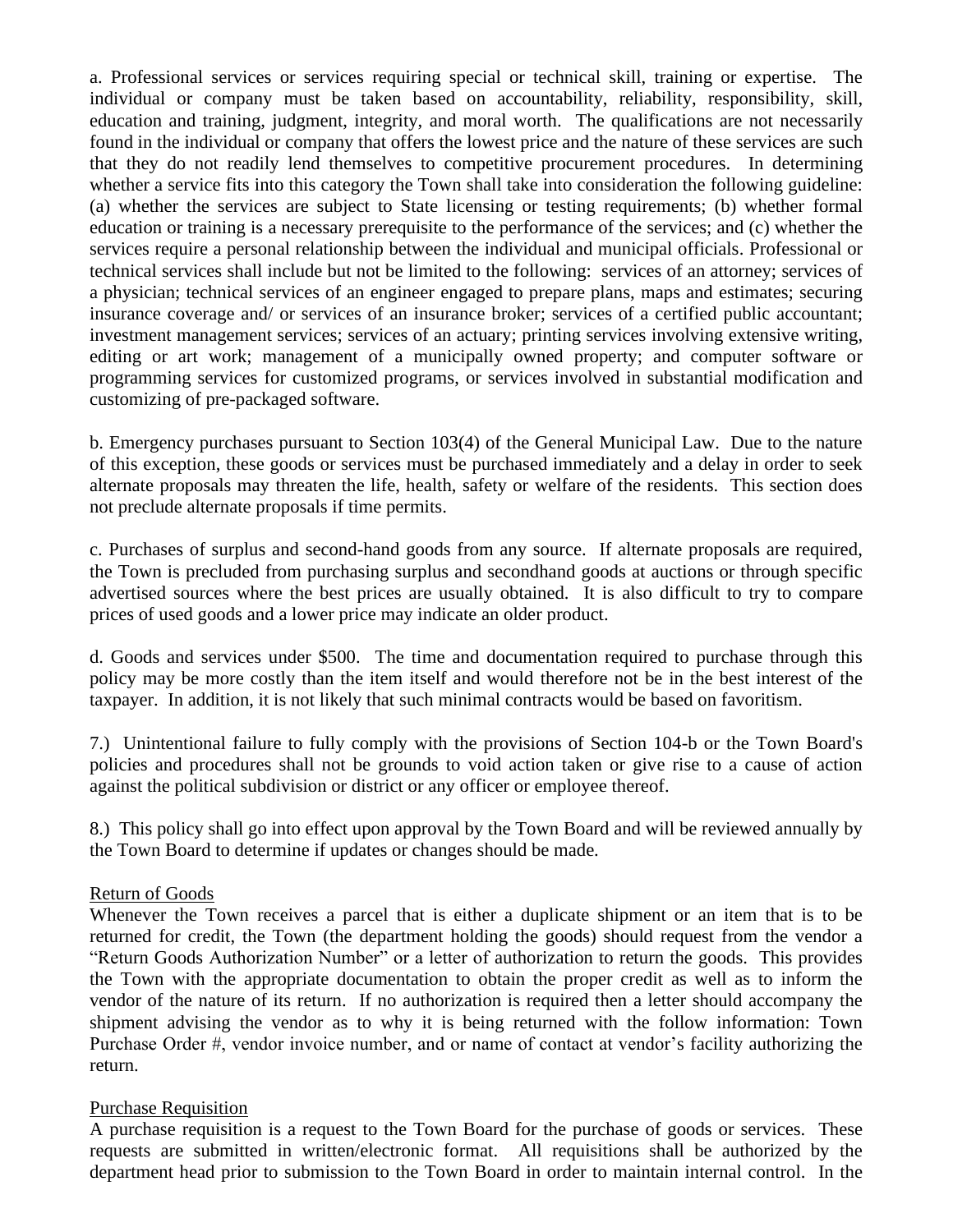absence of the Department head, a listing of authorized persons to approve requisitions on their behalf shall be submitted to the Town Board annually. Each requisition shall include a brief description of the product or service being ordered, and the appropriate product or part number.

### The Purchase Order

A purchase order is an official document that binds the Town to procure goods or services as specified on the document. Purchase orders must provide sufficient description of the product being ordered or service to be performed. It should detail order quantity, item description, part number (if available), unit cost, and departmental charge code to ensure billing to the correct department's general ledger.

Blanket Purchase Orders – This is a single purchase order that is issued to cover a specified period of time for repetitive purchases of the same goods or redundant services to be utilized. If a blanket purchase order is to be issued, indicate such on the requisition by typing "BLANKET ORDER".

# Requests for Proposal (RFP)

A Request for Proposal (RFP) is a competitive procurement with an award based on price and other criteria which may include negotiation. An RFP is not an alternative to competitive bidding, except when expressly authorized by the State Legislature. An RFP may be used if procurement is within exception to competitive bidding and permitted under the Town's procurement policies. They are most commonly used for professional service, true leases and licenses/concessions. Procedures include:

1. Establishment of evaluation criteria (i.e. price; experience; creditworthiness; approach to performance; staff availability; ability to perform; and time estimates).

2. Comprehensive, fair solicitation process.

- 3. Fair and equitable negotiation process.
- 4. Fair review/evaluation or rating process.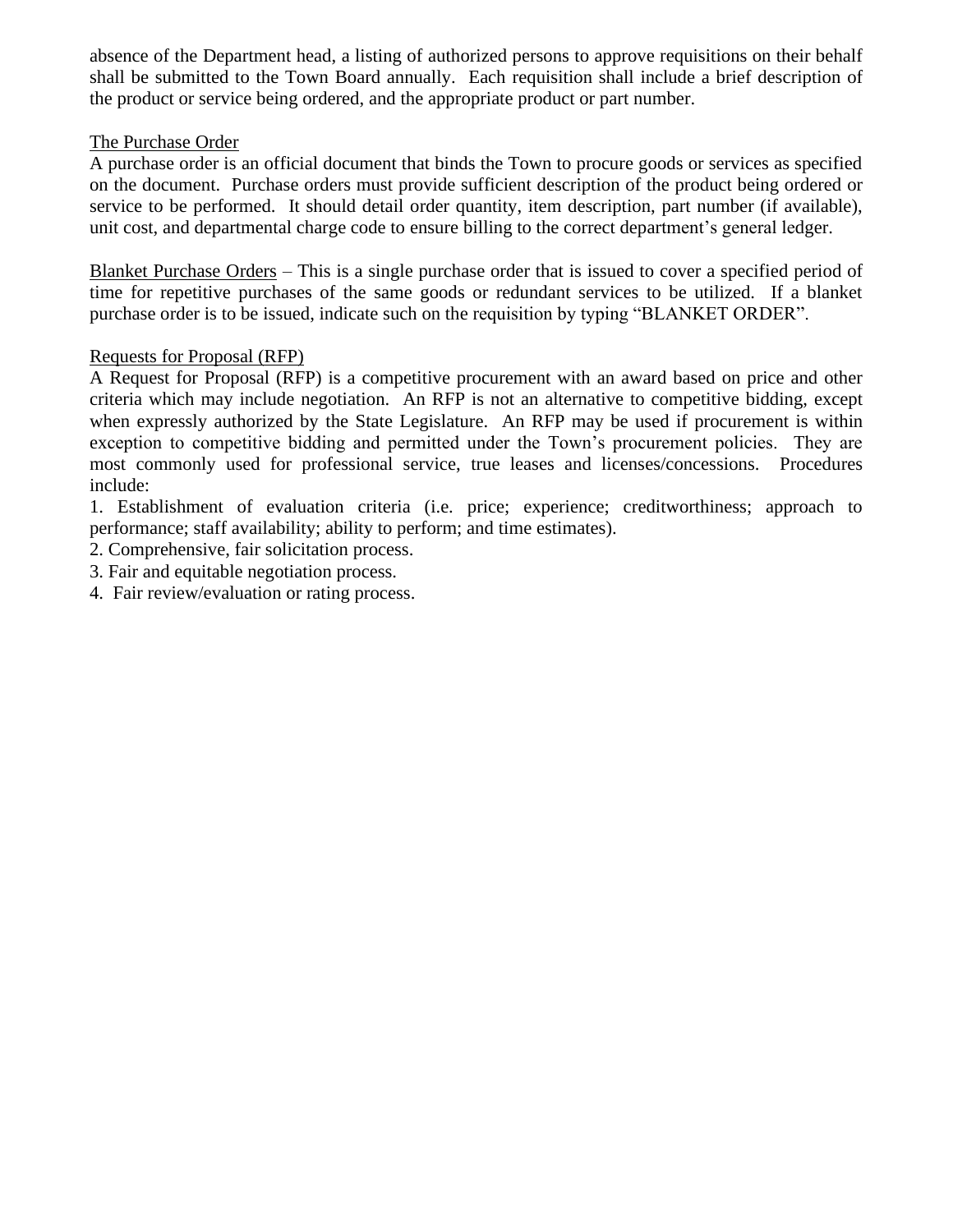### **RESOLUTION 24-2021 ATTENDANCE AT MEETINGS, CONFERENCES; TRAVEL ADVANCE**

*RESOLVED*, that upon at least four weeks prior approval of the Town Board of the Town of New Baltimore, elected officials/department heads of the Town be empowered to attend schools, seminars, association meetings, etc., that are deemed necessary to better enable them to perform their official duties. Reasonable lodging expenses shall be paid by the Town should the attendance require an overnight stay. Should the attendance require an overnight stay of more than one night, the official may request a travel advance to defray the cost of meals and incidental expenses. The amount of the travel advance shall not exceed the standard per diem reimbursement rate for federal employees. If the official receives the maximum advance, the Town of New Baltimore shall be reimbursed by said official for the difference between the amount advanced, and the actual expenses incurred for which receipts are to be furnished by said official.

*RESOLVED* the Town Board reserves the right to reject reimbursement for expenses not in compliance with this resolution.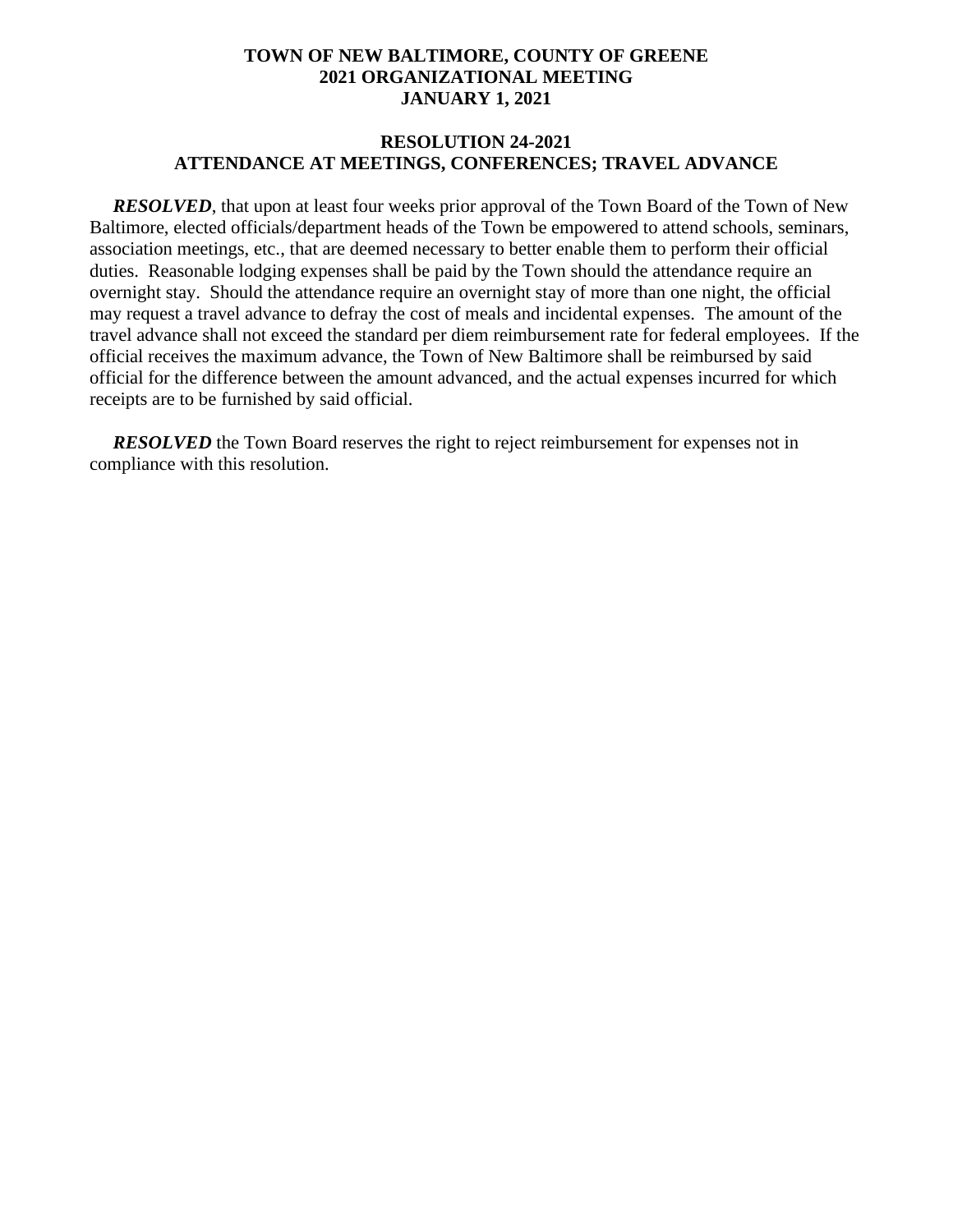### **RESOLUTION 25-2021 AUTHORIZATION OF SERVICE CHARGES FOR RETURNED CHECKS**

*RESOLVED*, that pursuant to the provisions of Section 85 of the General Municipal Law of the State of New York, a service charge of \$20 shall be levied for any checks tendered for the payment of taxes or other charges which are subsequently returned by a bank for insufficient funds or other reason.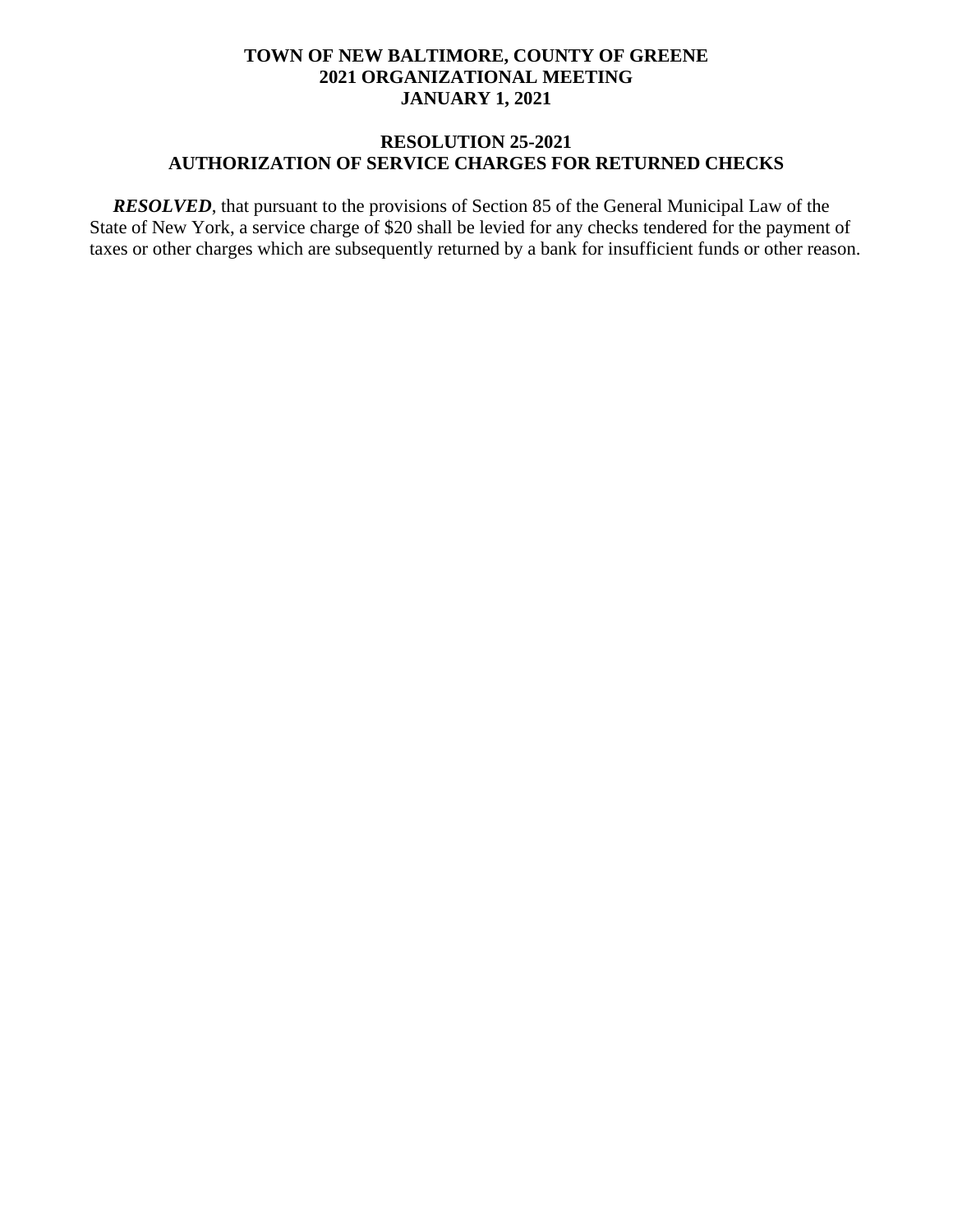#### **RESOLUTION 26-2021 FILING OF SUPERVISOR'S REPORT FOR YEAR ENDING**

 *RESOLVED*, that pursuant to subdivision 10-A of Section 29 of the Town Law of the State of New York, the Supervisor shall submit to the Town Clerk within sixty days after the close of the 2020 fiscal year, a copy of the report to the State Comptroller required by Section 30 of the General Municipal Law of the State of New York, providing, however, that if the time for the filing of the annual report has been extended for a period of sixty days by the State Comptroller, then the time for submitting a copy of the report to the Town Clerk shall also be extended. Said report shall be submitted in lieu of the report required by Subdivision 10 of Section 29 of the Town Law of the State of New York.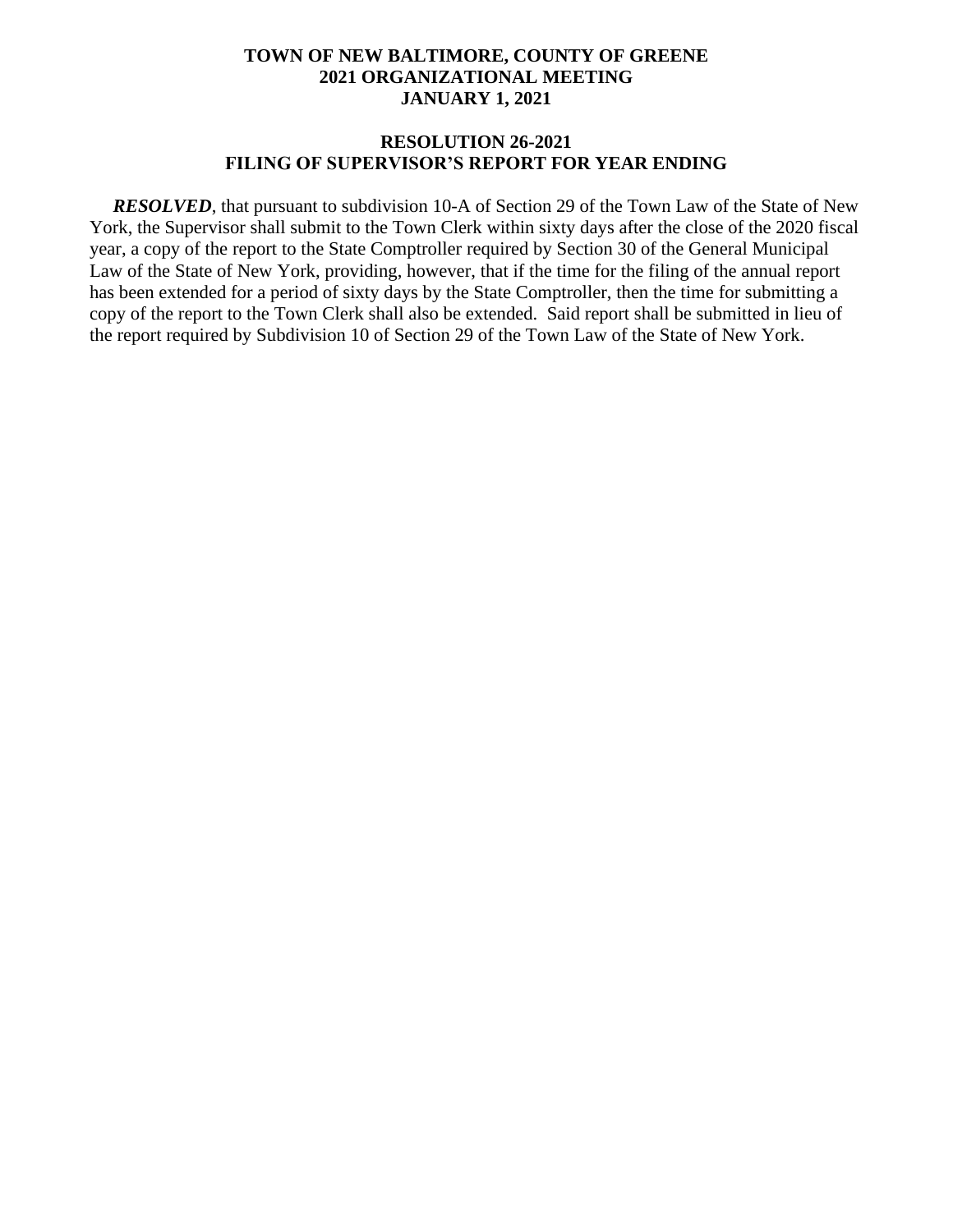### **RESOLUTION 27-2021 APPOINTMENT OF VOTING REPRESENTATIVE TO BOARD OF DIRECTORS, GREENE COUNTY EMERGENCY MEDICAL SYSTEMS INC.**

**RESOLVED**, that Nicholas Dellisanti is hereby designated as the representative of the Town of New Baltimore to the Board of Directors of Greene County Emergency Medical Systems, Inc. for the year ending December 31, 2021.

 *AND BE IT FURTHER RESOLVED,* if the representative is unable to attend this meeting, Jeffry Ruso is authorized to attend as the Town's official designee.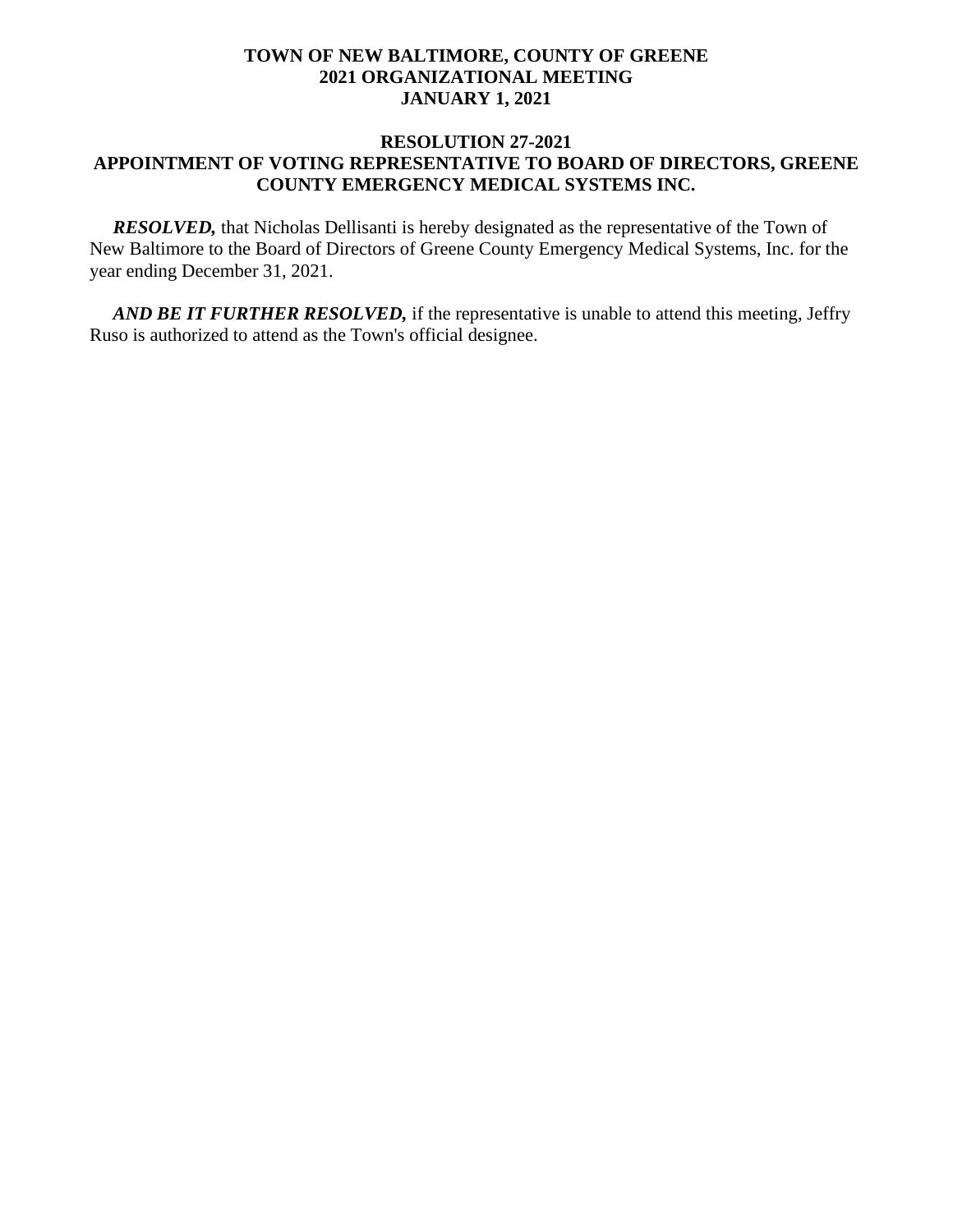#### **RESOLUTION 28-2021 RENEWING DESIGNATION OF ENGINEERS AUTHORIZED TO PERFORM ENGINEERING REVIEW SERVICES ON BEHALF OF THE TOWN**

 *WHEREAS*, the Town Board hereby finds that there is a continued need for designation of licensed professional engineers to perform such engineering review work that may be required for projects under consideration by the Town in the course of its usual business.

 *NOW THEREFORE, BE IT RESOLVED*, that the Town Board of the Town of New Baltimore does hereby renew the designation of Barton & Loguidice, C.T. Male Associates, Crawford  $\&$ Associates, Delaware Engineering, Creighton Manning Engineering, and Barton & Loguidice, as engineering firms that are eligible for retention by the Town Board, Planning Board or Zoning Board of Appeals for purposes of providing engineering services in conjunction with the review of projects that are under consideration by the Town Board, Planning Board or Zoning Board of Appeals, and

*BE IT FURTHER RESOLVED*, that such designation shall expire on December 31, 2020.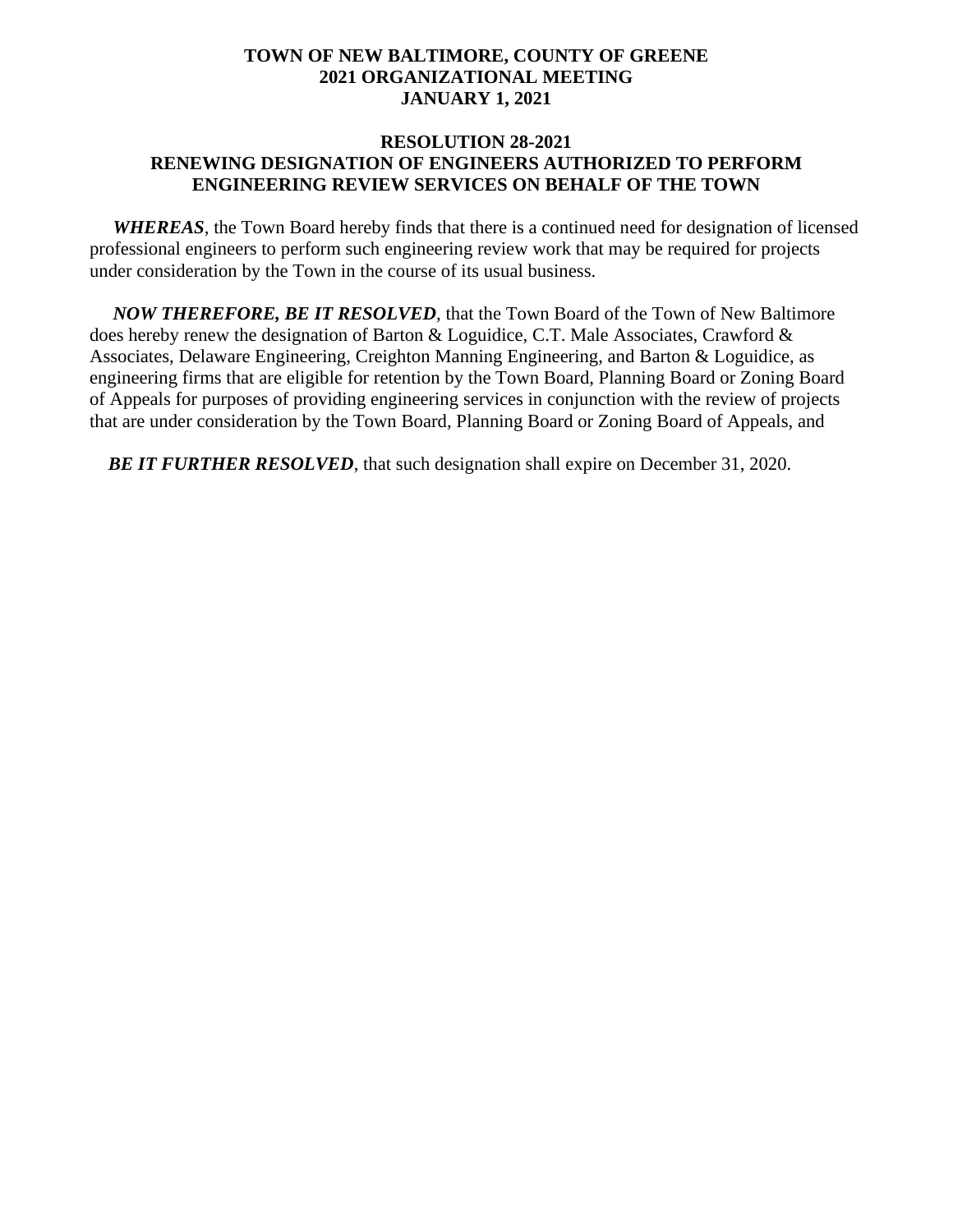# **RESOLUTION 29-2021 APPOINT MEMBERS TO THE PLANNING BOARD**

expiring December 31, 2023.

*RESOLVED* that are appointed to the Planning Board a for three-year term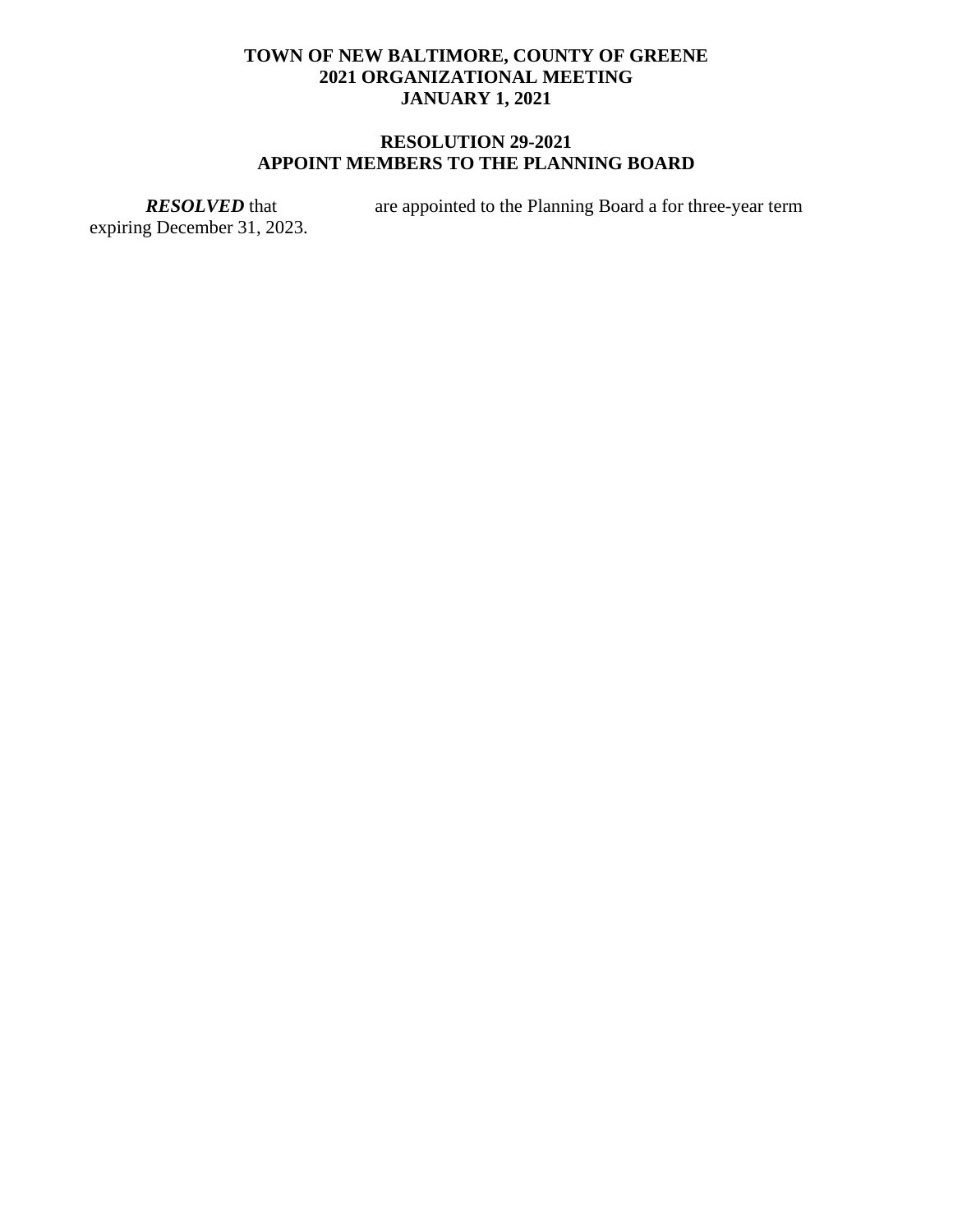# **RESOLUTION 30-2021 APPOINT CHAIR OF THE PLANNING BOARD**

*RESOLVED* that is hereby appointed as Chair of the Planning Board until December

31, 2021.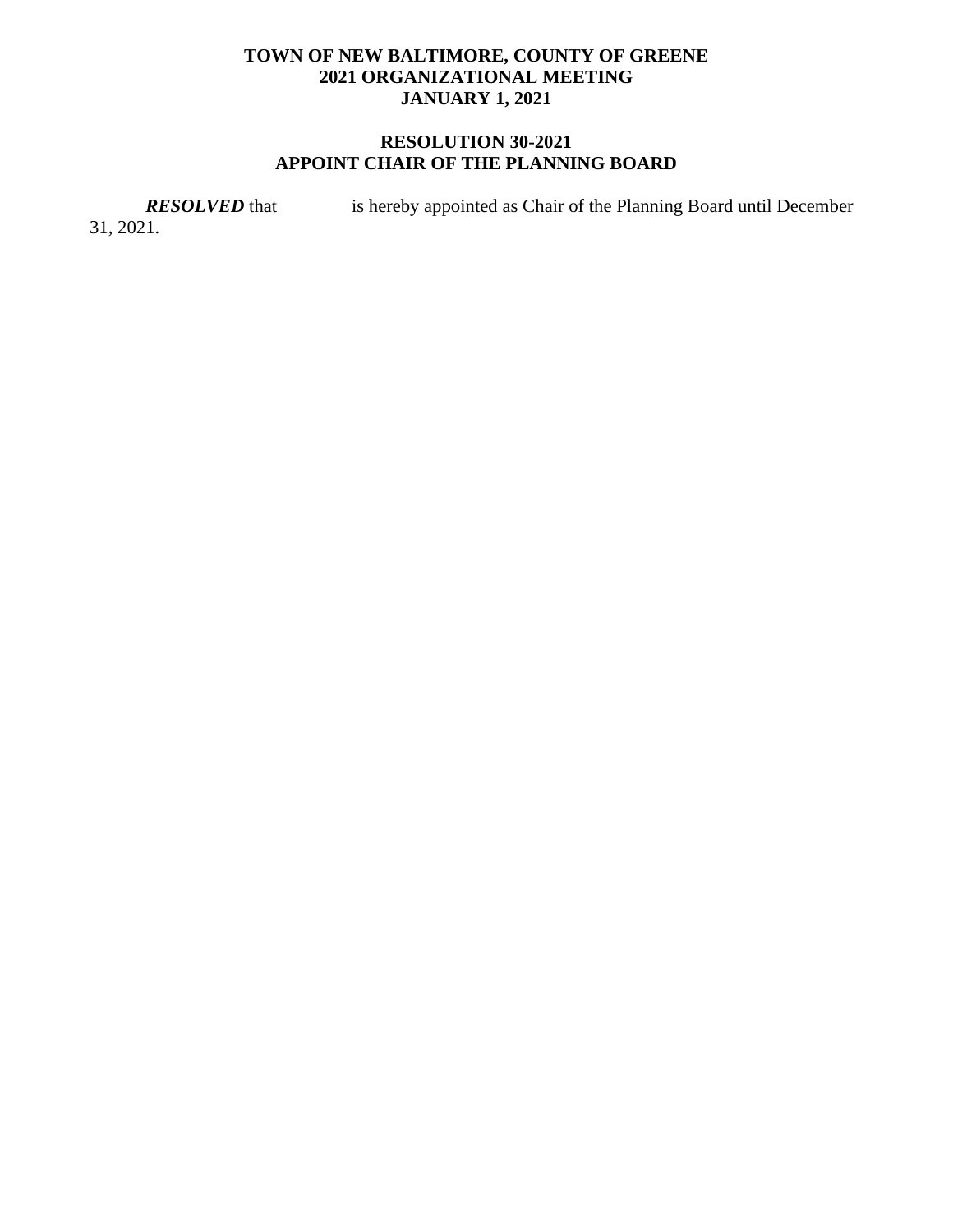# **RESOLUTION 31-2021 APPOINT MEMBER TO THE ZONING BOARD OF APPEALS**

*RESOLVED* that is appointed to the Zoning Board of Appeals for a five-year term expiring December 31, 2025.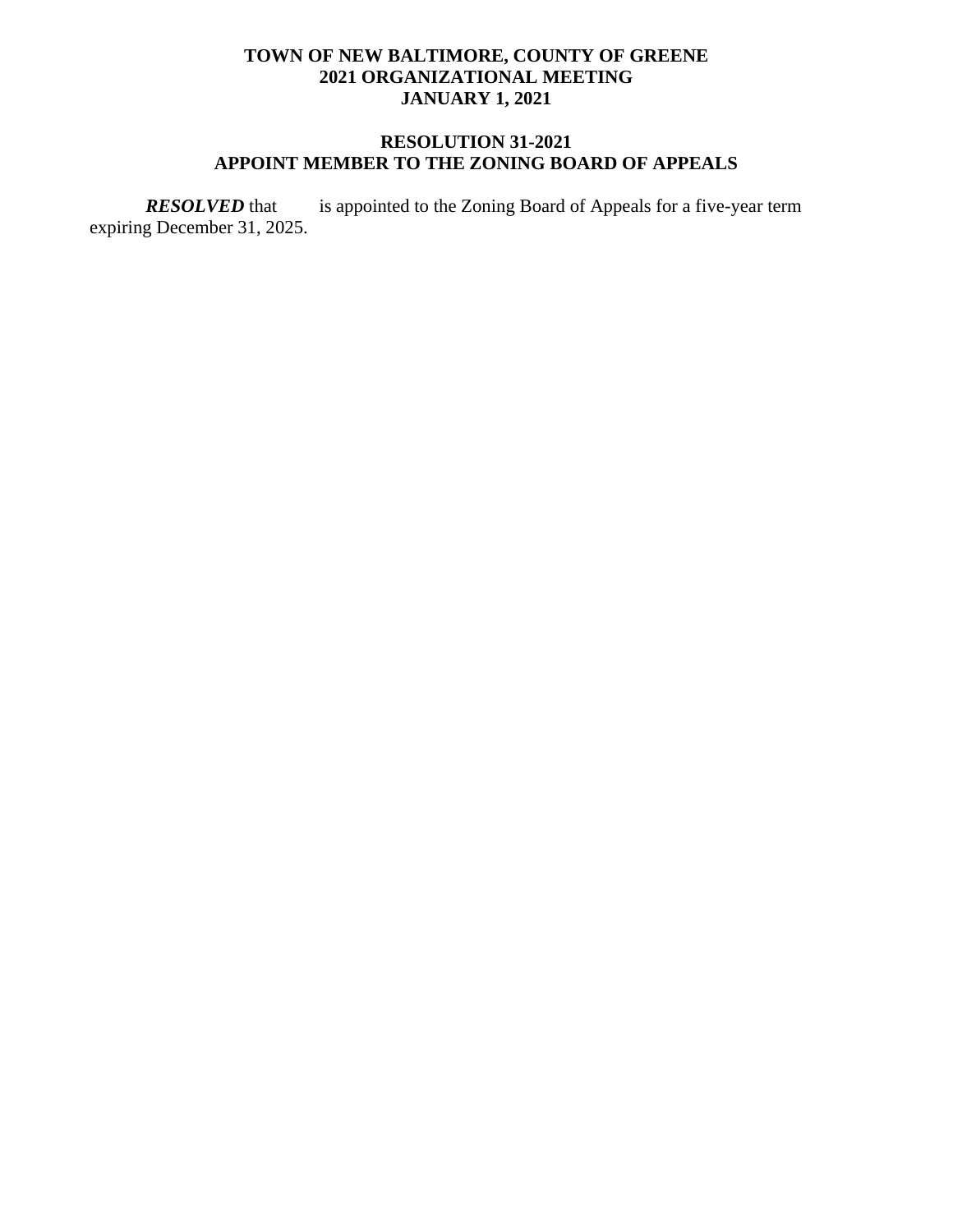# **RESOLUTION 32-2021 APPOINT CHAIR OF THE ZONING BOARD OF APPEALS**

December 31, 2021.

*RESOLVED* that is hereby appointed as Chair of the Zoning Board of Appeals until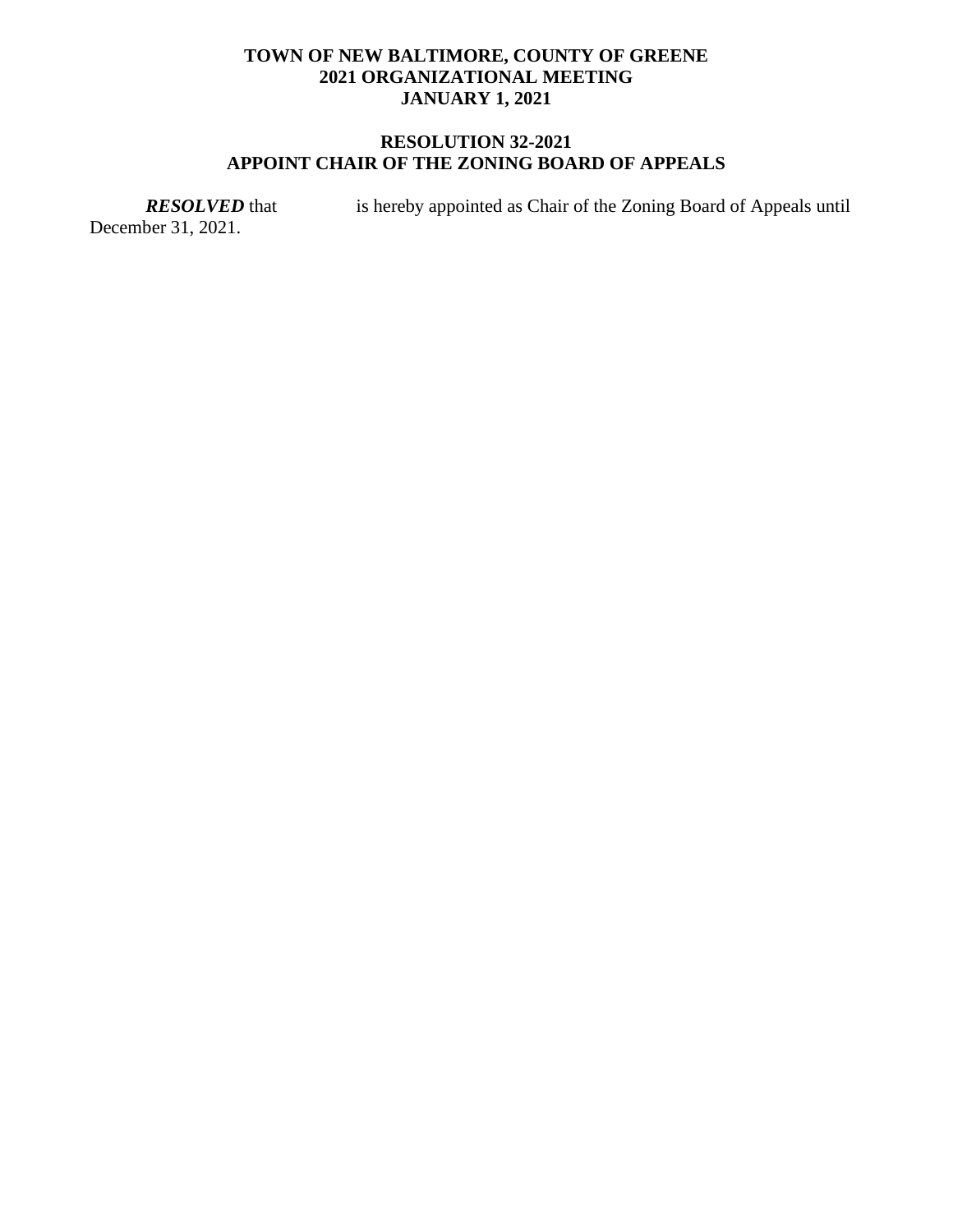### **RESOLUTION 33-2021 APPOINT ATTORNEY FOR THE PLANNING BOARD AND ZONING BOARD OF APPEALS UNTIL DECEMBER 31, 2021**

*WHEREAS* the Planning Board and Zoning Board of Appeals may require the legal advice of an Attorney in their deliberations.

*RESOLVED* that the Town Board of the Town of New Baltimore hereby appoints George McHugh, Esq. as the Planning Board and Zoning Board of Appeals Attorney for 2021.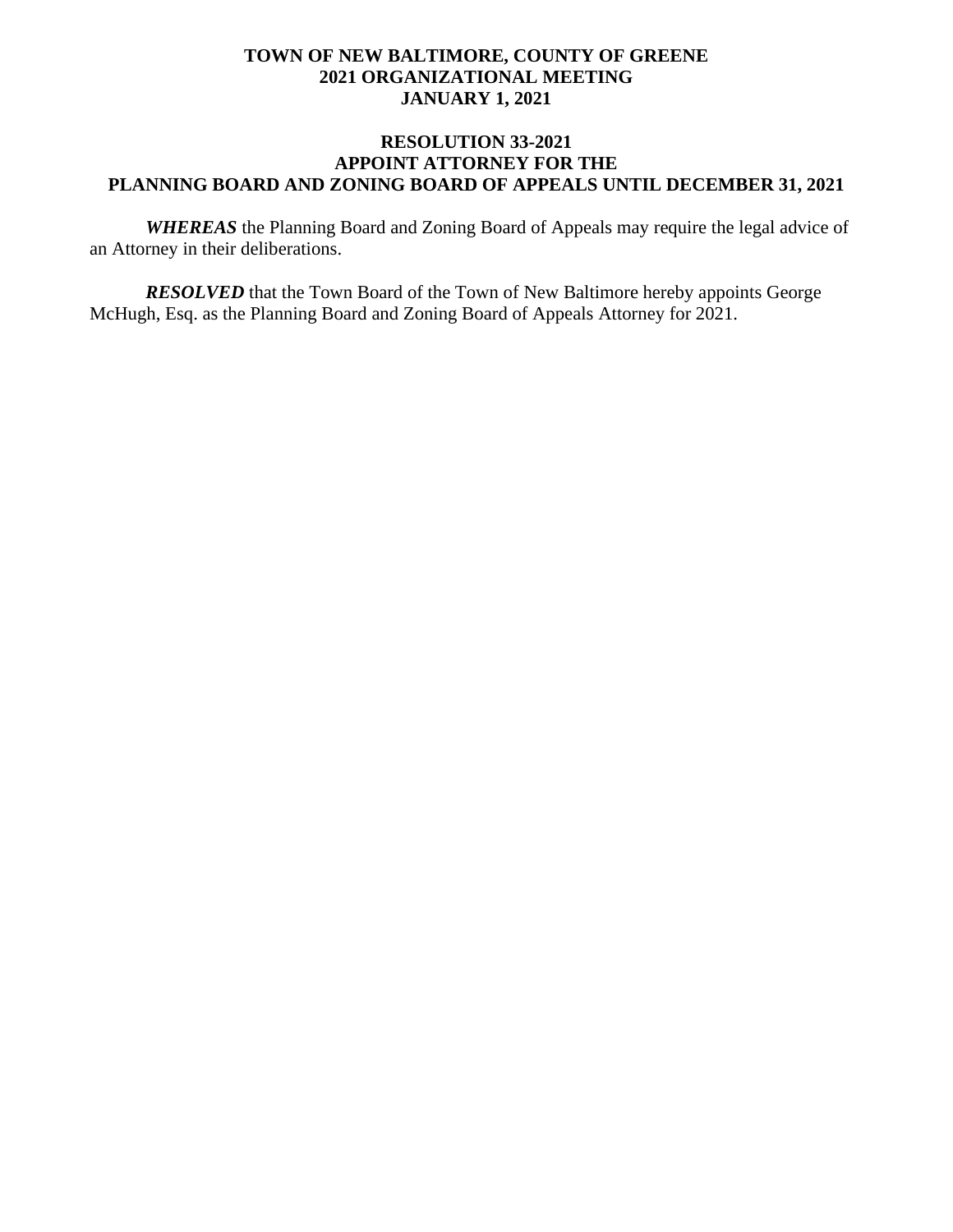### **RESOLUTION 34-2021 EXTEND THE INTERMUNICIPAL AGREEMENT WITH THE NEW BALTIMORE FIRE DISTRICT UNTIL DECEMBER 31, 2020**

*RESOLVED* that the Intermunicipal Agreement between the Town of New Baltimore and the New Baltimore Fire District originally adopted on October 13, 2014 is hereby extended for a one year period until December 31, 2021.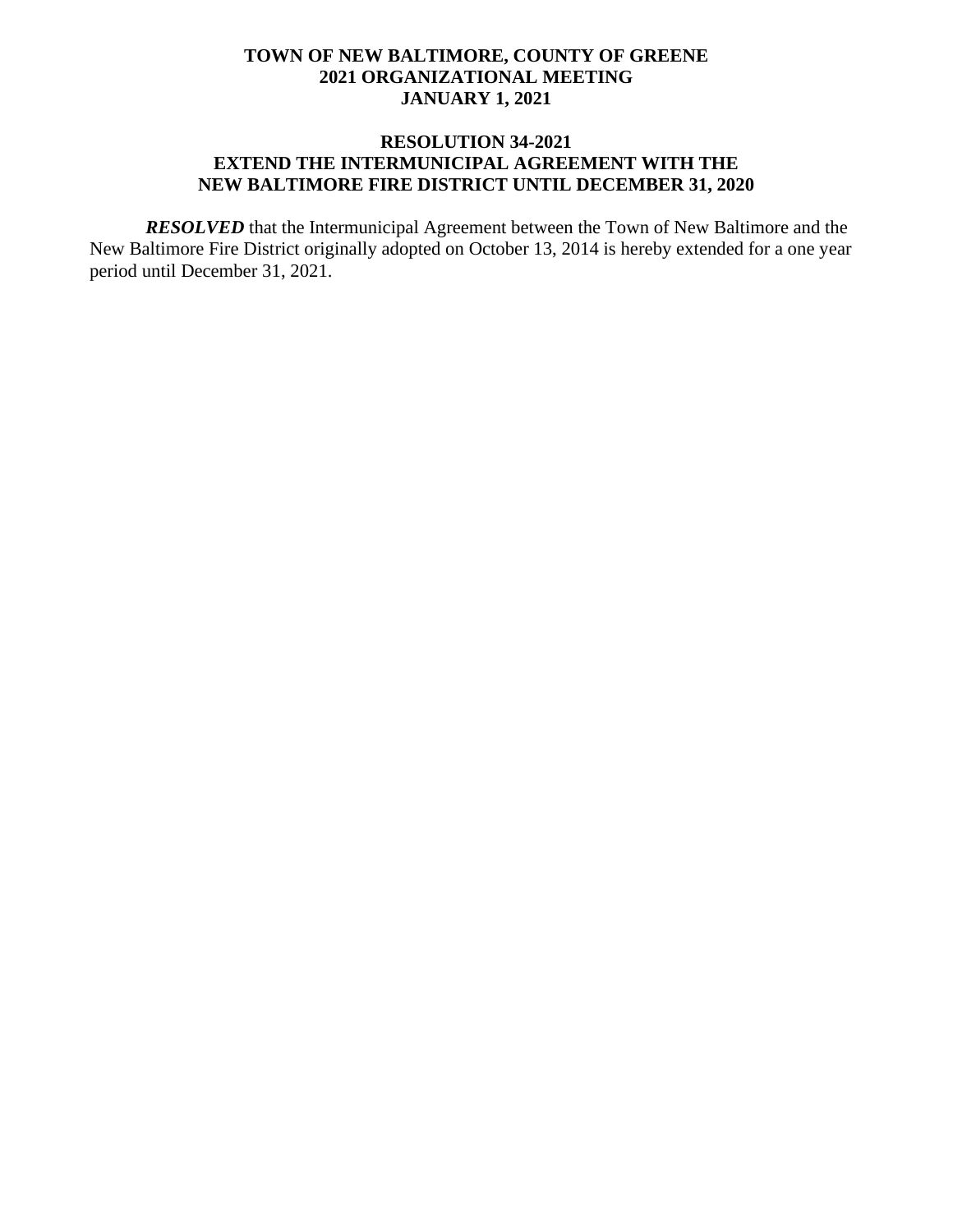### **RESOLUTION 35-2021 EXTEND THE INTERMUNICIPAL AGREEMENT WITH THE MEDWAY GRAPEVILLE FIRE DISTRICT UNTIL DECEMBER 31, 2021**

*RESOLVED* that the Intermunicipal Agreement between the Town of New Baltimore and the Medway Grapeville Fire District originally adopted on October 12, 2015 is hereby extended for a one year period until December 31, 2021.